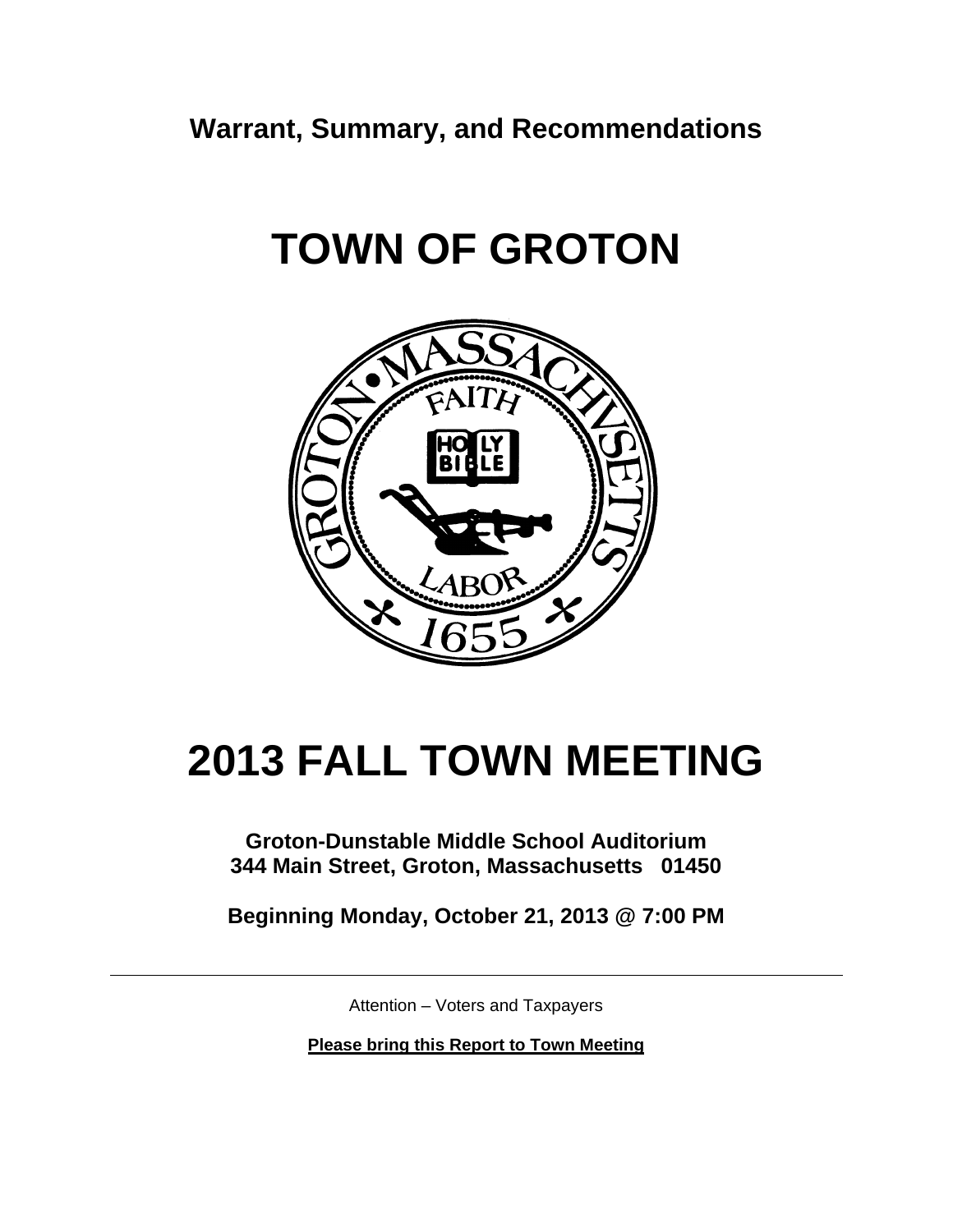# **FALL TOWN MEETING WARRANT OCTOBER 21, 2013**

Middlesex, ss. Commonwealth of Massachusetts To any Constable in the Town of Groton

Greetings:

In the name of the Commonwealth of Massachusetts, you are hereby required to notify and warn said inhabitants of the Town of Groton qualified to vote on Town affairs to assemble in the Groton-Dunstable Middle School Auditorium in said Town on Monday, the twenty-first day of October, 2013 at Seven O'clock in the evening, to consider the following:

## *ARTICLE 1: PRIOR YEAR BILLS*

 To see if the Town will vote to transfer from available funds a sum or sums of money for the payment of unpaid bills from prior fiscal years, or to take any other action relative thereto.

## *BOARD OF SELECTMEN*

#### **Board of Selectmen:** *Recommended Unanimously* **Finance Committee:** *Recommended Unanimously*

**Summary:** *Town Meeting approval is required to pay bills from a prior fiscal year. A list of unpaid bills will be provided at Town Meeting.*  \_\_\_\_\_\_\_\_\_\_\_\_\_\_\_\_\_\_\_\_\_\_\_\_\_

# *ARTICLE 2: AMEND THE FISCAL YEAR 2014 TOWN OPERATING BUDGET*

To see if the Town will vote to amend the Fiscal Year 2014 Operating Budget as adopted under Article 5 of the April 29, 2013 Spring Town Meeting, and vote to raise and appropriate and/or transfer from available funds a sum or sums of money as may be necessary to defray the expenses of the Town for Fiscal Year 2014, or to take any other action relative thereto.

#### *FINANCE COMMITTEE BOARD OF SELECTMEN TOWN MANAGER*

**Board of Selectmen:** *See Town Manager's Report in Back of Warrant for Recommendations*  **Finance Committee:** *See Town Manager's Report in Back of Warrant for Recommendations* 

**Summary:** *The Fiscal Year 2014 Town Operating Budget was approved at the 2013 Spring Town Meeting in April, 2013. Any changes to this Budget would have to be made prior to setting the tax rate. The purpose of this article is to make any necessary changes to balance the FY 2014 Operating Budget. Please see the Town Manager's Report contained in the back of this Warrant for an explanation outlining the proposed changes.*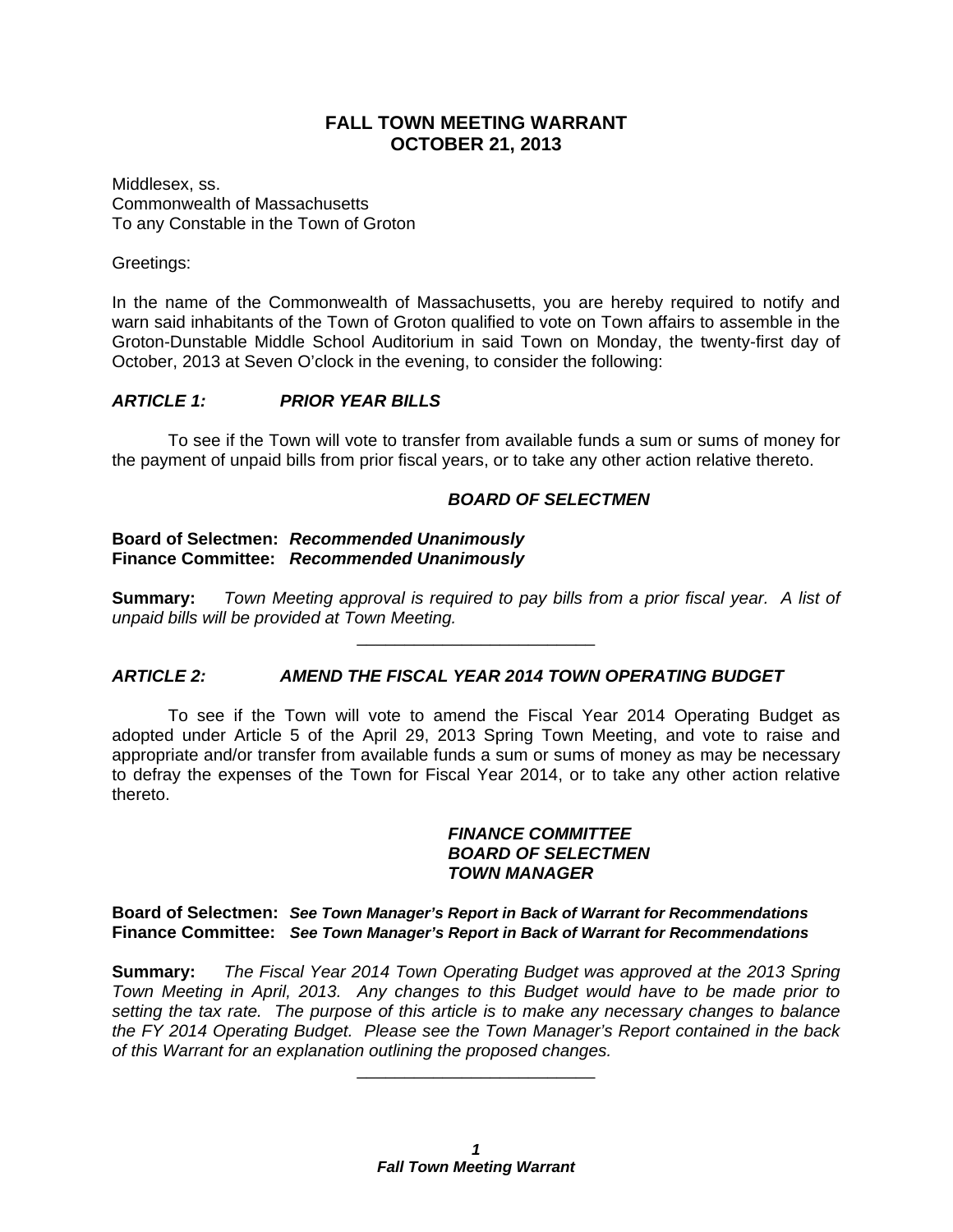#### *ARTICLE 3: TRANSFER MONEY INTO THE CAPITAL STABILIZATION FUND*

 To see if the Town will vote to raise and appropriate and/or transfer from available funds a sum or sums of money to be added to the sum already on deposit in the Capital Stabilization Fund, or to take any other action relative thereto.

#### *BOARD OF SELECTMEN*

#### **Board of Selectmen:** *Recommended Unanimously* **Finance Committee:** *Recommended Unanimously*

**Summary:** *The Fund has a balance of \$143,000. The financial management goal is to achieve and maintain a balance in the Capital Stabilization Fund equal to 1.5% of the total annual budget. Any balance beyond the 1.5% level should be added to the Capital Stabilization Fund in conjunction with the Capital Plan to reduce overall borrowing and associated costs. The target amount for the Capital Stabilization Fund will be provided at Town Meeting.* 

\_\_\_\_\_\_\_\_\_\_\_\_\_\_\_\_\_\_\_\_\_\_\_\_\_

#### *ARTICLE 4: TRANSFER MONEY INTO THE STABILIZATION FUND*

To see if the Town will vote to raise and appropriate and/or transfer from available funds a sum or sums of money to be added to the sum already on deposit in the Stabilization Fund, or to take any other action relative thereto.

#### *BOARD OF SELECTMEN*

#### **Board of Selectmen:** *Recommended Unanimously* **Finance Committee:** *Recommended Unanimously*

**Summary:** *The balance in this fund is \$1.13 million. The financial management goal is to achieve and maintain a balance in the Stabilization Fund equal to 5% of the total annual budget. The target amount for the Stabilization Fund will be provided at Town Meeting.* 

\_\_\_\_\_\_\_\_\_\_\_\_\_\_\_\_\_\_\_\_\_\_\_\_\_

#### *ARTICLE 5: OFFSET THE TAX RATE*

 To see if the Town will vote to transfer a sum of money from the General Excess and Deficiency Fund (Free Cash) or from other available funds for the purpose of affecting the tax rate for the period beginning July 1, 2013, or to take any other action relative thereto.

#### *BOARD OF SELECTMEN*

**Board of Selectmen:** *Recommendation Unanimously* **Finance Committee:** *Recommendation Deferred Until Town Meeting*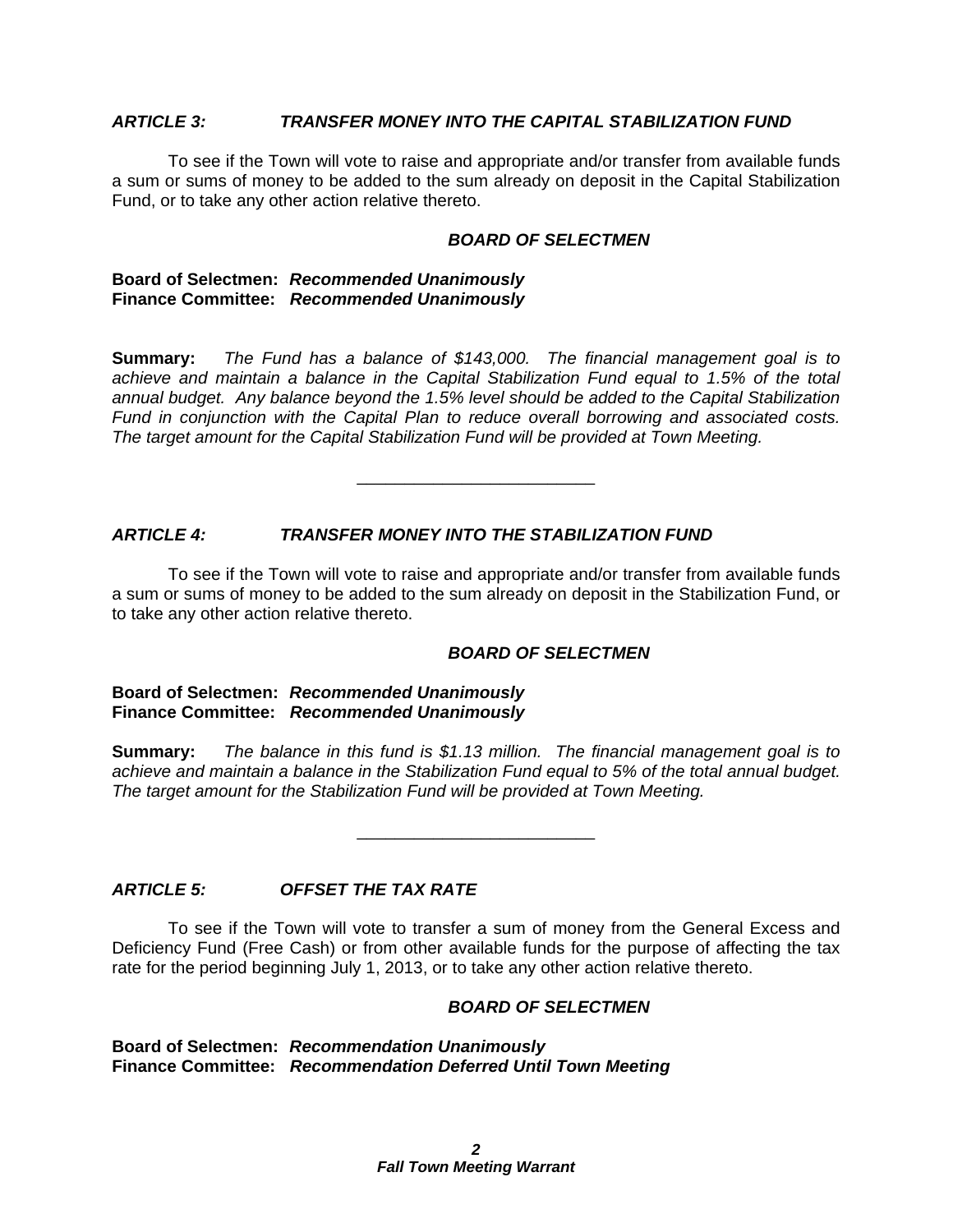**Summary:** *The intent of this article is to use a portion of Free Cash or General Stabilization Fund monies as a funding source for the FY 2014 Budget in order to lower the amount of money required to be raised from taxes or to balance a deficit budget. The amount of Free Cash and General Stabilization Fund monies available for appropriation will be provided at Town Meeting.* 

\_\_\_\_\_\_\_\_\_\_\_\_\_\_\_\_\_\_\_\_\_\_\_\_\_

# *ARTICLE 6: PURCHASE CRUISERS FOR THE POLICE DEPARTMENT*

 To see if the Town will vote to raise and appropriate, transfer from available funds and/or borrow a sum or sums of money to be expended by the Town Manager to purchase and equip two new police cruisers for the Groton Police Department, and for all costs associated and related thereto, or to take any other action relative thereto.

# *BOARD OF SELECTMEN*

#### **Board of Selectmen:** *Recommended Unanimously* **Finance Committee:** *Recommended Unanimously*

**Summary:** *This is an off-cycle request for additional police cruisers to replace one (2007) unmarked cruiser and one (2010) marked cruiser that was totaled in an accident. The un-marked cruiser is in serious need of repair and needs to be replaced. It has been pulled from service due to its condition. A quote to repair this vehicle is estimated at \$5,000. This cruiser is used by the Police detectives and as a back-up cruiser when the need arises. Cruiser vehicles start off as line cars that are painted and equipped as marked police vehicles. They generally stay as line cars for three years. Each year the Town purchases two new line cruisers, trades in the oldest vehicles and converts the best remaining vehicles to unmarked cruisers. Due to delays in receiving new line vehicles, the Town has been forced to keep existing line vehicles in service longer, lessening their value and making them less reliable as unmarked cruisers. Insurance reimbursement will cover a portion of the cost of the new marked vehicle, with an appropriation from this article covering the remaining expense. The purpose of this article is to replace the oldest vehicles in the fleet with two new line cruisers and convert the best remaining line vehicles to unmarked cruisers.* 

#### *ARTICLE 7: IMPROVEMENTS TO VARIOUS TOWN PROPERTIES*

 To see if the Town will vote to raise and appropriate, transfer from available funds, and/or borrow a sum or sums of money to be expended by the Park Commission to make various improvements to, and pay all related costs for, several fields and properties operated and controlled by the Groton Park Commission, or to take any other action relative thereto.

\_\_\_\_\_\_\_\_\_\_\_\_\_\_\_\_\_\_\_\_\_\_\_\_\_

#### *PARK COMMISSION*

*Board of Selectmen: Recommended Unanimously Finance Committee: Recommended Unanimously*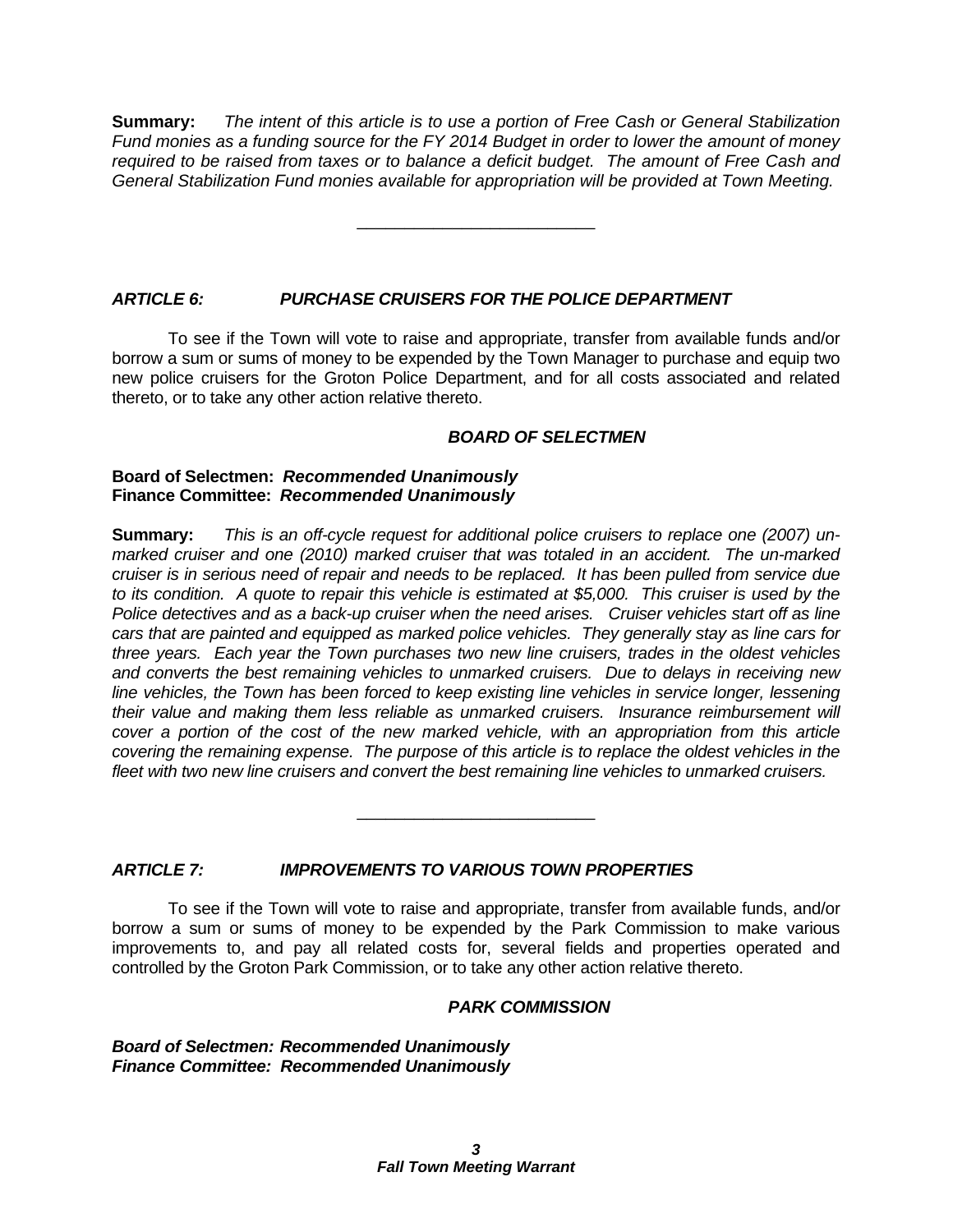**Summary:** *The Groton Park Commission is responsible for maintaining and improving all Town Fields and Commons. The current operating budget approved for the Park Commission only provides enough funding to pay for administrative services, supplies and limited improvements. An infusion of funding is needed to continue to maintain and improve Town property. Several projects under consideration for this funding would include replacing the Flag Pole on Firemen's Common, installing fence rails on the Town Common, purchase of solar compacting trash cans for the Hanson Playground, installation of fencing at Hazel Grove as well as improving and expanding parking at Cutler Field to support increased use. It is anticipated that these improvements will cost approximately \$50,000. A more complete list of improvements will be provided at Town Meeting.* 

## *ARTICLE 8: CENTRAL MASSACHUSETTS MOSQUITO CONTROL PROJECT*

 To see if the Town will vote to become a member of the Central Massachusetts Mosquito Control Project for a minimum of three (3) years, pursuant to Massachusetts General Laws Chapter 252, Section 5A, chapter 583 of the Acts of 1973 and any other enabling authority, or take any other action relative thereto.

\_\_\_\_\_\_\_\_\_\_\_\_\_\_\_\_\_\_\_\_\_\_\_\_\_

## *BOARD OF HEALTH*

#### **Board of Selectmen:** *Recommended - 4 In Favor, 1 At Town Meeting (Schulman)* **Finance Committee:** *Recommended Unanimously*

**Summary:** *The Central Massachusetts Mosquito Control Project (CMMCP) is a mosquito control project established by legislative act, Chapter 583 of the Acts of 1973. It operates under an assessment procedure and provides a year-round program of mosquito control in 39 cities and towns in both Middlesex and Worcester counties. Services offered include larval and adult mosquito surveillance, larval and adult mosquito control, public education, ditch cleaning and maintenance and research/control efficacy. The program is tailored to meet the specific needs of the member cities and towns, and residents can opt out of any part of the program. Spraying is done at residents' request. It is anticipated that the Town will be assessed an annual fee of \$73,000 on our Cherry Sheet for a minimum of three (3) years for a total of \$219,000.* 

#### *ARTICLE 9: DESIGN AND BID COSTS, WATER MAIN EXTENSION FOR FIRE PROTECTION*

\_\_\_\_\_\_\_\_\_\_\_\_\_\_\_\_\_\_\_\_\_\_\_\_\_

 To see if the Town will vote to raise and appropriate, transfer from available funds, and/or borrow a sum or sums of money, to be expended by the Town Manager, for the design of, and solicitation of bids for, a water main extension on Lost Lake Drive and Pine Trail for fire protection purposes, and all costs associated and related thereto, or to take any other action relative thereto.

#### *TOWN MANAGER*

**Board of Selectmen:** *Recommended – 4 In Favor, 1 Against (Petropoulos)*  **Finance Committee:** *Recommended Unanimously*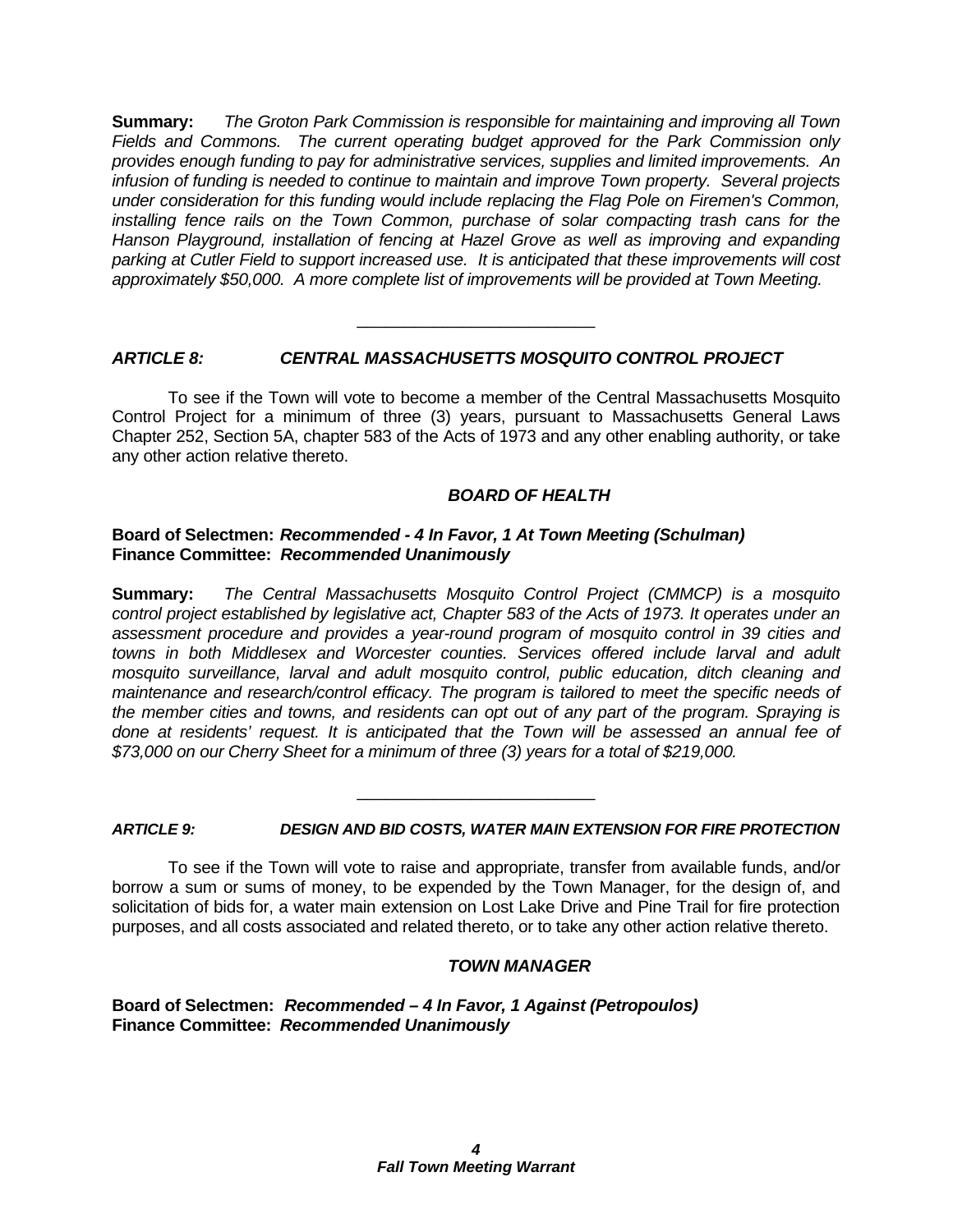**Summary:** *This article seeks an appropriation for design and bidding costs for extension of a 12" ductile iron water main approximately 2,700 linear feet on Lost Lake Drive and Pine Trail for fire protection purposes. Fire Protection deficiencies have been identified in the report from the Lost Lake Fire Protection Study Committee appointed by the Town Manager to review and recommend improvements for Fire Protection in the Lost Lake Area. The funding to be requested under this article, estimated to be \$37,000, will be for the design and bidding services. The appropriation to construct the extension of the town water line will be requested at the 2014 Spring Town Meeting once the construction cost is known.* 

\_\_\_\_\_\_\_\_\_\_\_\_\_\_\_\_\_\_\_\_\_\_\_\_\_

## *ARTICLE 10: DESIGN AND BID COSTS, WATER MAIN EXTENSION FOR FIRE PROTECTION*

 To see if the Town will vote to raise and appropriate, transfer from available funds, and/or borrow a sum or sums of money, to be expended by the Town Manager, for the design of, and solicitation of bids for a water main extension on Boston Road, Summit Drive and Lakeside Drive for fire protection purposes, and all costs associated and related thereto, or to take any other action relative thereto.

## *TOWN MANAGER*

#### **Board of Selectmen:** *Recommended – 4 In Favor, 1 Against (Petropoulos)* **Finance Committee:** *Recommended Unanimously*

**Summary:** *This article seeks an appropriation for design and bidding costs for extension of a 12" ductile iron water main on Boston Road approximately 1,600 linear feet from the A.L. Prime Gas Station to the entrance to Groton Ridge Heights, and for 800 linear feet of 8" ductile iron water mains on Summit Drive and 1,000 linear feet of 8" ductile iron water mains on Lakeside Drive for*  fire protection purposes. Fire Protection deficiencies have been identified in the report from the *Lost Lake Fire Protection Study Committee appointed by the Town Manager to review and recommend improvements for Fire Protection in the Lost Lake Area. The funding to be requested under this article, estimated to be \$33,850, will be for the design and bidding services. The*  appropriation to construct the town water lines will be requested at the 2014 Spring Town Meeting *once the construction cost is known.* 

\_\_\_\_\_\_\_\_\_\_\_\_\_\_\_\_\_\_\_\_\_\_\_\_\_

#### *ARTICLE 11: DESIGN COSTS, FIRE CISTERNS FOR FIRE PROTECTION*

 To see if the Town will vote to raise and appropriate, transfer from available funds, and/or borrow a sum or sums of money, to be expended by the Town Manager, for the design of, and solicitation of bids for the installation of, two (2) underground fire cisterns and one (1) "dry" fire hydrant on Knops Pond at the bridge to the island on Island Road, or to take any other action relative thereto.

#### *TOWN MANAGER*

**Board of Selectmen:** *Recommended – 4 In Favor, 1 Against (Petropoulos)* **Finance Committee:** *Recommended Unanimously*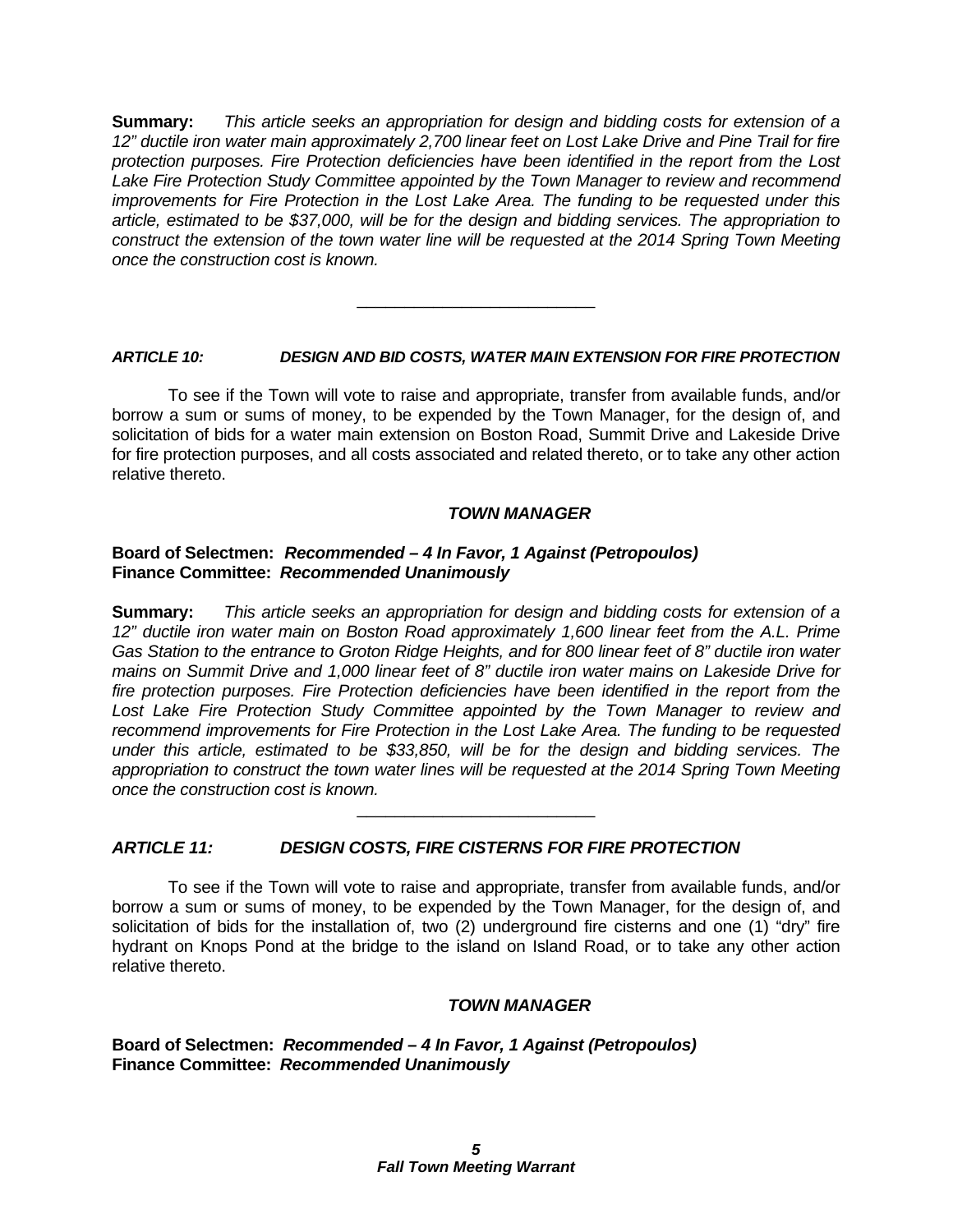**Summary:** *This article seeks an appropriation for design and bidding costs for two (2) 50,000 gallon underground cisterns. One would be installed at Prescott Street at the intersection of Off Prescott Street and the other at Weymisset Road at the intersection of Radio Road. The "dry" fire hydrant would be located at the bridge on Island Road. Fire Protection deficiencies have been identified in the report from the Lost Lake Fire Protection Study Committee appointed by the Town Manager to review and recommend improvements for Fire Protection in the Lost Lake Area. The funding to be requested under this article, estimated to be \$32,550, will be for the design and bidding services. The appropriation to install the two cisterns and "dry" fire hydrant will be requested at the 2014 Spring Town Meeting once the construction cost is known.* 

\_\_\_\_\_\_\_\_\_\_\_\_\_\_\_\_\_\_\_\_\_\_\_\_\_

## *ARTICLE 12: CONCEPT PLAN APPROVAL FOR 128 MAIN STREET*

 To see if the Town will vote, pursuant to Section 218-18 of the Zoning Bylaw regarding Special Use Considerations and Section 218-27.C of the Zoning Bylaw regarding Planned Multi-Family Residential Development, to approve the Concept Plan for business development and Multi-Family use for the property owned by Pergantis Realty Trust, situated at 128 Main Street and shown on Assessors' Map 113 as Parcel 10, which premises are described in a deed recorded at the South Middlesex Registry of Deeds in Book 13305, Page 254, being shown on a conceptual plan entitled "Concept Plan in Groton Mass. Prepared for 128 Main Street, LLC" prepared by David E. Ross Associates, Inc., dated August, 2013, a copy of which is on file with the Town Clerk, or to take any other action relative thereto.

#### *PLANNING BOARD*

#### **Board of Selectmen:** *Recommended Unanimously* **Finance Committee:** *No Position* **Planning Board:** *Recommended Unanimously*

**Summary:** *The article requests that voters approve a concept plan to redevelop the Groton Inn property as a three-story, twenty-four (24) room inn with a fifty (50) seat restaurant. The Applicant is also proposing to construct up to thirty (30) long and short term rental cottages, as well as a fitness area and caretaker's residence on the Property. The proposed square footage of the buildings' footprints would be 30,024 square feet with a total gross square footage of building area equal to approximately 51,208 square feet. The Property is the site of the former Groton Inn, and is serviced by Town sewer and water. The Property is zoned B-1.*

\_\_\_\_\_\_\_\_\_\_\_\_\_\_\_\_\_\_\_\_\_\_\_\_\_

## *ARTICLE 13: REZONE PARCEL 101-22 FROM PUBLIC USE TO RESIDENTIAL – AGRICULTURAL "R-A"*

To see if the Town will vote to amend the Zoning Map established under Chapter 218 of the Code of the Town of Groton to rezone from Public Use (P) to Residential-Agricultural (R-A) a parcel of land located at 33 West Main Street consisting of approximately 0.28 acres, being shown on Assessors' Map 101, Parcel 22, or take to take any other action relative thereto.

#### *BOARD OF SELECTMEN*

**Board of Selectmen:** *Recommended Unanimously* **Finance Committee:** *Recommended Unanimously* **Planning Board:** *Recommended Unanimously*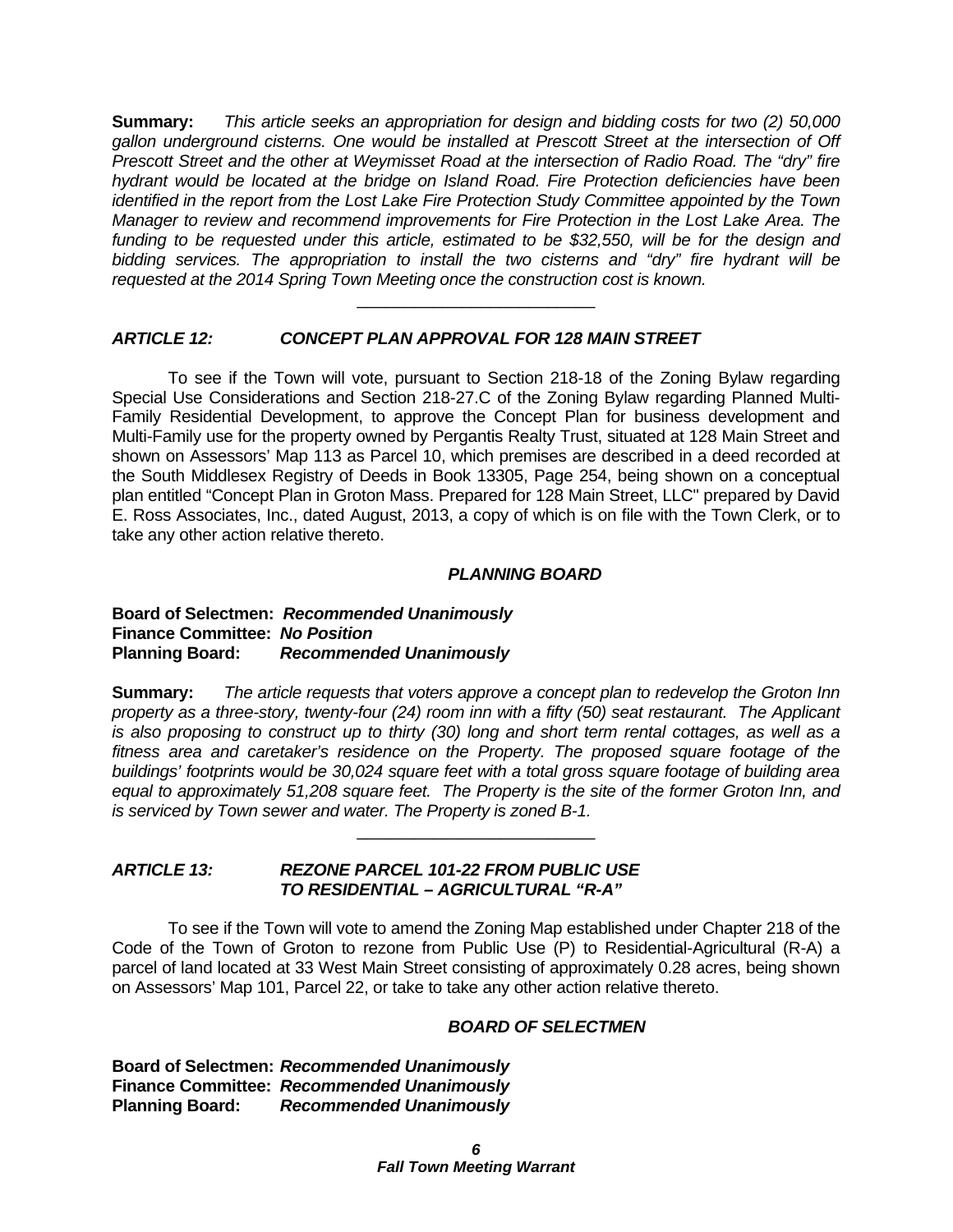**Summary:** *Currently, Squannacook Hall is zoned for public use because it is owned by the Town and was used for municipal purposes. The Board of Selectmen has solicited proposals for the sale of Squannacook Hall and has received one proposal for its re-use (please see Article 17 for further explanation). Since the building will no longer be used for municipal purposes, it should be rezoned accordingly.*

\_\_\_\_\_\_\_\_\_\_\_\_\_\_\_\_\_\_\_\_\_\_\_\_\_

# *ARTICLE 14: CONCEPT PLAN APPROVAL – 33 WEST MAIN STREET*

 To see if the Town will vote, pursuant to Section 218-27.C of the Zoning Bylaw regarding Planned Multi-Family Residential Development, to approve the concept plan entitled "Re-Development of Squannacook Hall" for planned multi-family/residential development for the land owned by the Town of Groton located at 33 West Main Street, and shown on Assessors' Map 101, Parcel 22, which plan is on file with the Town Clerk, or to take any other action relative thereto.

#### *BOARD OF SELECTMEN*

#### **Board of Selectmen:** *Recommended Unanimously* **Finance Committee:** *Recommended Unanimously* **Planning Board:** *Recommended Unanimously*

**Summary:** *As discussed in Articles 14 and 17, the Board of Selectmen has solicited proposals for the sale of Squannacook Hall through the Request for Proposals process and has received one proposal to convert the building into four (4) residential rental units. Pursuant to our Zoning Bylaw, this type of use requires concept plan approval at Town Meeting for a planned multi-family residential development.* 

\_\_\_\_\_\_\_\_\_\_\_\_\_\_\_\_\_\_\_\_\_\_\_\_\_

# *ARTICLE 15: REPAIR SEPTIC SYSTEM AT SQUANNACOOK HALL*

 To see if the Town will vote to raise and appropriate, transfer from available funds and/or borrow a sum or sums of money to repair the septic system at Squannacook Hall located on West Main Street in West Groton, and for all costs associated and related thereto, or to take any other action relative thereto.

#### *BOARD OF SELECTMEN*

#### **Board of Selectmen:** *Recommended Unanimously* **Finance Committee:** *Recommended Unanimously*

**Summary:** *Please see the summary in Article 16. During the negotiations with the prospective buyer of Squannacook Hall, the Board of Selectmen has agreed to repair the Septic System as*  part of the purchase and sale agreement. The estimated cost of the repair is \$30,000. By selling *this building and putting it on the tax rolls, the Town will receive an estimated \$10,000 a year in taxes. The Board of Selectmen believes it is reasonable to invest in a new system to allow the sale to move forward, with an anticipated three year period to recoup the cost of the system.*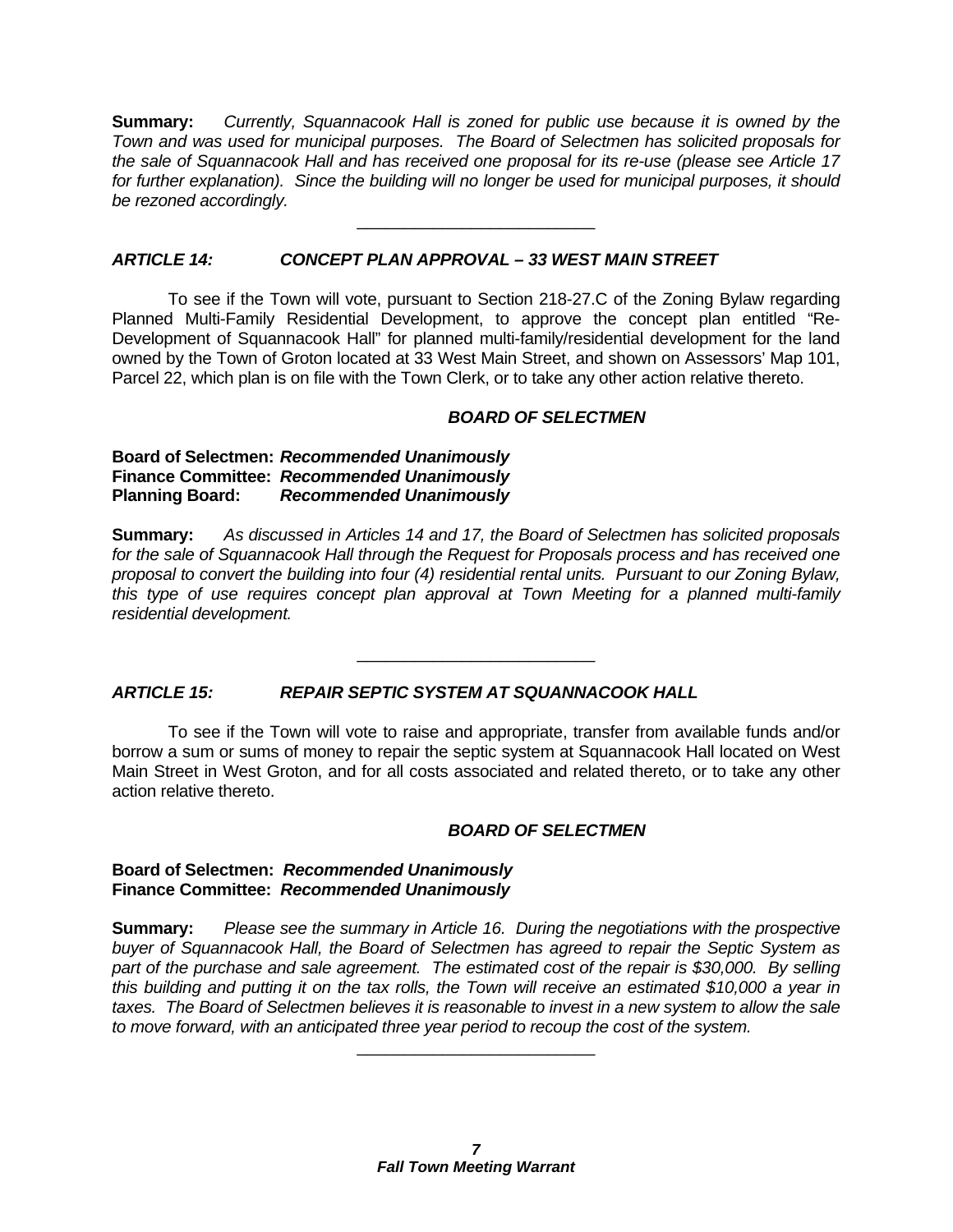#### *ARTICLE 16: SALE OR LEASE OF SQUANNACOOK HALL*

 To see if the Town will vote to authorize the Board of Selectmen to sell and/or lease, for a period not to exceed 99 years, the building known as Squannacook Hall, which comprises of approximately 4,402 square feet, and all or a portion of the 0.28 acre site on which it is located at 33 West Main Street, West Groton, Massachusetts, to take all necessary action to comply with the General Laws of the Commonwealth for the disposal of said building, and to petition the General Court for any necessary special legislation, or to take any other action relative thereto.

#### *BOARD OF SELECTMEN*

#### **Board of Selectmen:** *Recommended Unanimously* **Finance Committee:** *Recommended Unanimously*

**Summary:** *Squannacook Hall has been vacant for the past four years. A re-use study was completed four years ago for the future use of the Building. However, due to cost and lack of a viable septic system, no action was taken on the proposed rehabilitation. Last fall, the Town successfully designed a Title V septic system that was permitted by the Board of Health. Based on this, the Board of Selectmen issued a Request for Proposals for the disposition of the Building. The Town received one proposal to convert Squannacook Hall into four (4) residential rental units and rent the building for the next twenty (20) years. The purpose of this article will*  be to present the proposal in more detail to the Town Meeting for approval of the disposition of *the Building. A full report will be made to the Fall Town Meeting.* 

#### *ARTICLE 17: AMEND § 218-13 – ZONING – SCHEDULE OF USE REGULATIONS*

\_\_\_\_\_\_\_\_\_\_\_\_\_\_\_\_\_\_\_\_\_\_\_\_\_

 To see if the Town will vote to amend the Code of the Town of Groton, Chapter 218 Zoning, as follows:

Revise Article III Use Regulations, §218-13 Schedule of Use Regulations, by adding the following note no. 11 applicable to the following use entries in the B-1 District:

|                                                        | R-A            | $R-B$     | - B-1              | M-1 |  | P            |
|--------------------------------------------------------|----------------|-----------|--------------------|-----|--|--------------|
| Retail store or service establishment                  |                | N         | $\mathcal{V}^{11}$ | N   |  |              |
| office<br>Business or professional<br>building or bank | $\overline{N}$ | <b>SP</b> | $\frac{1}{1}$      | N   |  | $\mathbf{N}$ |
| Restaurant or other place for serving   N<br>food      |                | <b>SP</b> | $\sqrt{11}$        | N   |  |              |

 $11$ Except "PB" if the footprint of the new building or addition to an existing building exceeds 2500 square feet

or to take any other action relative thereto.

#### *PLANNING BOARD*

**Board of Selectmen:** *Not Recommended – 4 Against, 1 In Favor (Cunningham)*  **Finance Committee:** *No Position* **Planning Board:** *Recommended Unanimously*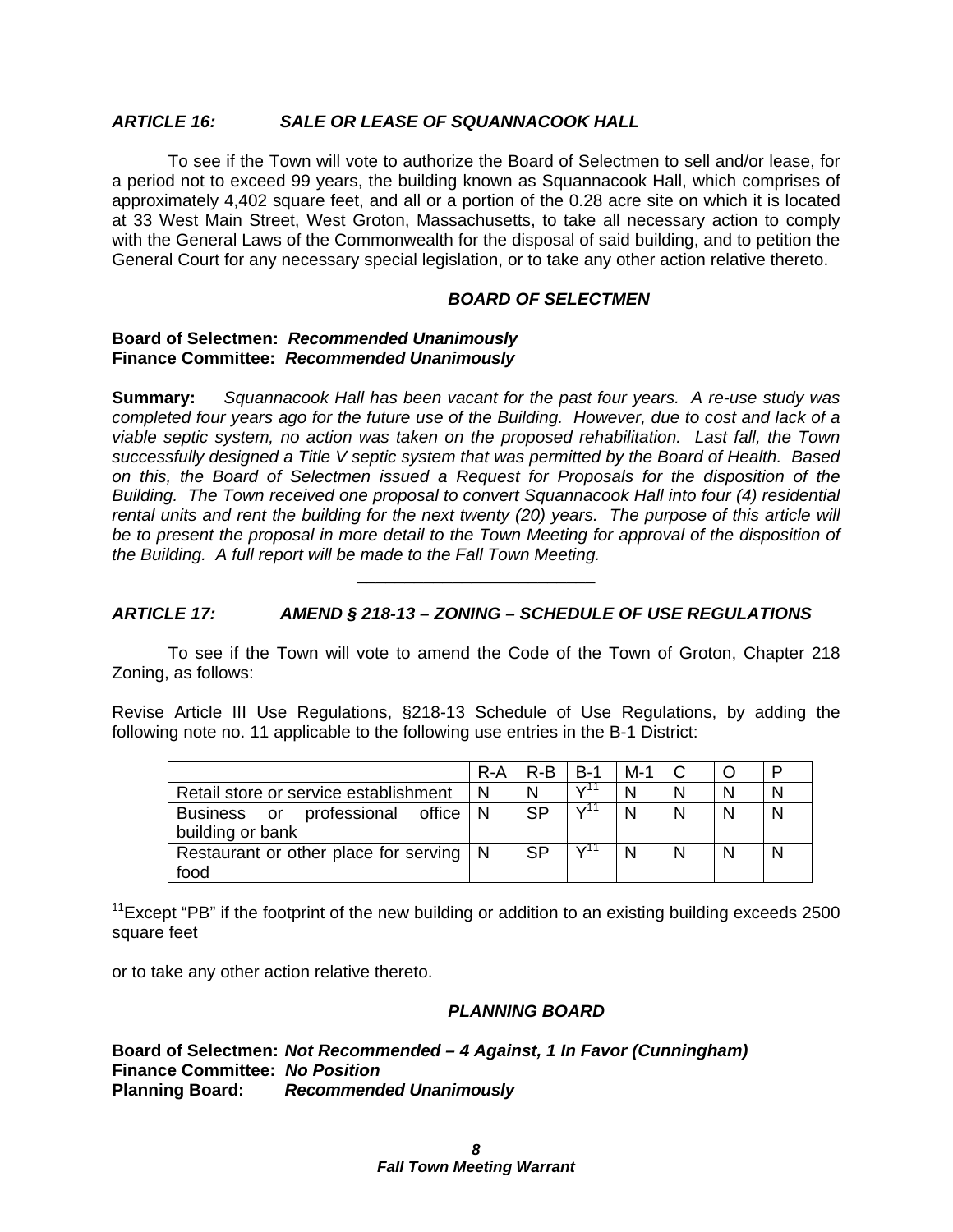**Summary:** *Currently all professional office, retail, and restaurant establishments are allowed by right under the Zoning By-Law. Other than Site Plan Review, which can only impose siterelated conditions, the only discretionary review is through Concept Plan approval by Town Meeting (which does include a subsequent special permit by the Planning Board). The future of the Concept Plan process may be in question in light of recent court decisions. Therefore, the proposed zoning amendment seeks to explicitly codify the Special Permit portion of the Concept Plan process into the Zoning By-Law in the event the Concept Plan process is no longer operative. This article does not alter or remove the existing Concept Plan requirements. The Special Permit process would parallel Site Plan Review, which considers vehicular and pedestrian access, parking, traffic circulation, stormwater management, landscaping, lighting, utilities, and architectural design.* 

# *ARTICLE 18: AMEND § 218-13 – ZONING – SCHEDULE OF USE REGULATIONS*

 To see if the Town will vote to amend the Code of the Town of Groton, Chapter 218 Zoning, as follows:

\_\_\_\_\_\_\_\_\_\_\_\_\_\_\_\_\_\_\_\_\_\_\_\_\_

Revise Article III Use Regulations, §218-13 Schedule of Use Regulations, by changing the use entry for motel, hotel or inn from "SP" to "PB" in the Business District. The proposed change will read as follows:

|                           | ี – ⊥<br>- | ′-⊢<br>-<br>∽ | -<br>ь-   | -<br>M-i  |   |    |    |
|---------------------------|------------|---------------|-----------|-----------|---|----|----|
| or inn<br>hotel<br>Motel, |            | N             | DD<br>. . | N.<br>. . | N | A. | ₩. |

or to take any other action relative thereto.

# *PLANNING BOARD*

#### **Board of Selectmen:** *Recommended Unanimously* **Finance Committee:** *No Position* **Planning Board:** *Recommended Unanimously*

**Summary:** *The proposed zoning amendment will designate the Planning Board as Special Permit Granting Authority for motels, hotels, and inns located in a Business District. The Planning Board Special Permit process would be undertaken in conjunction with Site Plan Review which considers vehicular and pedestrian access, parking, traffic circulation, stormwater management, landscaping, lighting, utilities, and architectural design. The process would be more easily coordinated because the applicant would present plans to the Planning Board rather than both the Planning Board and the Zoning Board of Appeals. The abbreviations in Section 218-13 Schedule of Use Regulations are:* 

- *R-A Residential-Agricultural District M-1 Manufacturing District* 
	-
- *R-B Residential-Business District C Conservancy District* 
	-
- *B-1 Business District. P Public Use District* 
	-
- *O Official Open-Space District*

*The notations in the table are as follows: Y (yes) Use permitted by right; SP Use allowed under a special permit to be acted upon by the Board of Appeals; PB Use allowed under a special permit to be acted upon by the Planning Board; N (no) Use prohibited*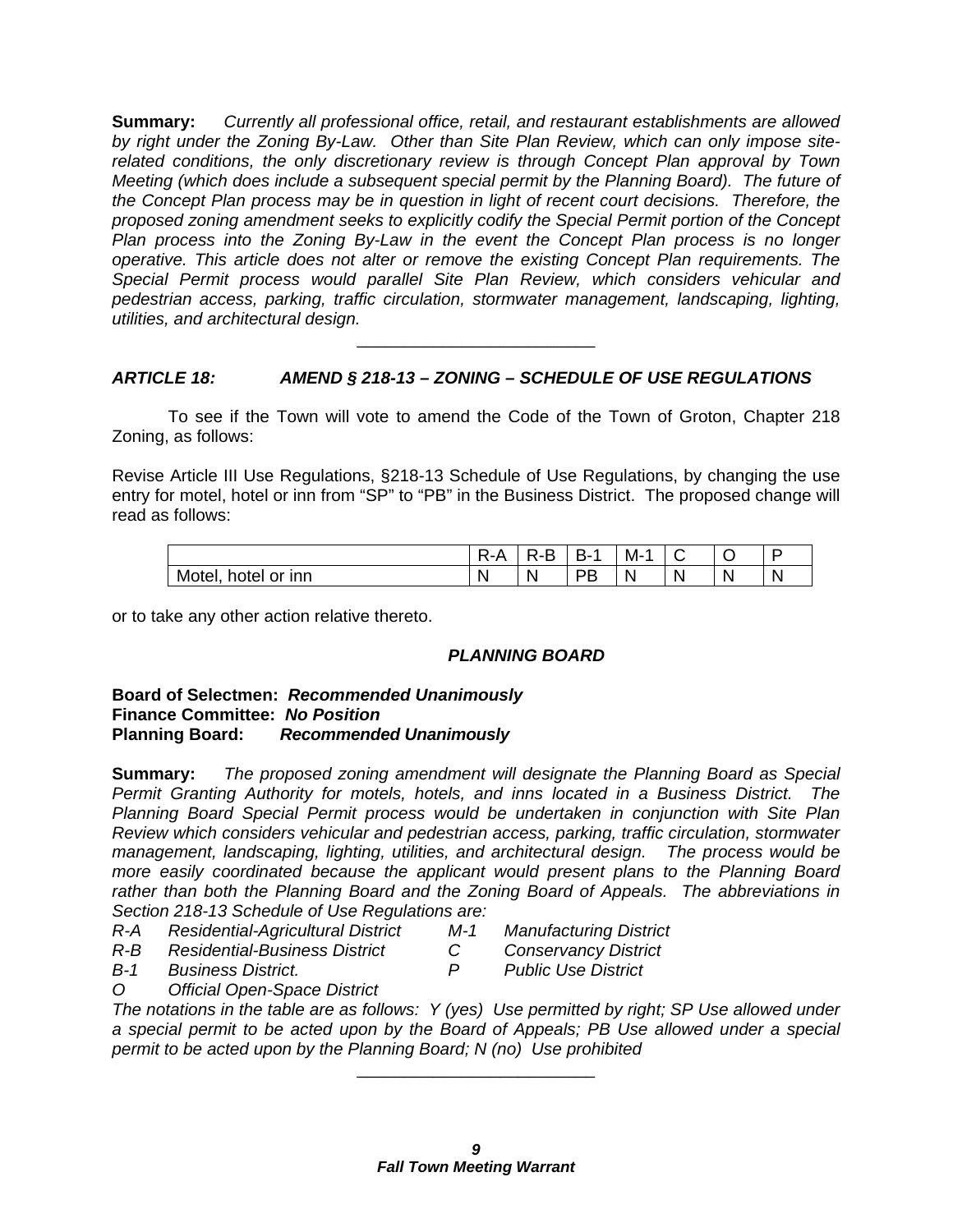## *ARTICLE 19: ACCEPT PROVISIONS OF M.G.L. CHAPTER 59, §5K*

 To see if the Town will vote to adjust the exemption authorized under Massachusetts General Laws, Chapter 59, Section 5K, concerning the so-called "Senior Work-Off Program" under which seniors may reduce their property tax liability in exchange for services provided to the Town by allowing an approved representative, for persons physically unable, to provide such services to the city or town, or to take any other action relative thereto.

#### *BOARD OF SELECTMEN*

#### **Board of Selectmen:** *Recommended Unanimously* **Finance Committee:** *No Position*

**Summary:** *The Town of Groton has been offering the Senior Tax-Work Off Program to our seniors for several years. The program allows seniors, based on their income level, the ability to work at Town Hall performing various functions while earning up to a \$500 credit towards their property tax bill. The program has been very successful. Recently, the Board of Selectmen voted to increase the tax credit to \$700 and would like to allow seniors who cannot perform the work to have a proxy fill in for them in order to earn the credit. Adopting this section of the law will allow for this to occur.* 

\_\_\_\_\_\_\_\_\_\_\_\_\_\_\_\_\_\_\_\_\_\_\_\_\_

# *ARTICLE 20: AMEND PERSONNEL BYLAW*

 To see if the Town will vote to amend Chapter 48, "Personnel," of the Code of the Town of Groton by deleting the current Chapter 48 in its entirety, and replacing it with a new Chapter 48, "Personnel", a copy of which is on file in the Office of the Town Clerk, or to take any other action relative thereto.

# *BOARD OF SELECTMEN*

## **Board of Selectmen:** *Recommended - 4 In Favor, 1 Against (Petropoulos)* **Finance Committee:** *No Position*

**Summary:** *At the request of the Board of Selectmen, the Bylaw Review Committee and the Personnel Board jointly reviewed the Personnel Bylaw, (Chapter 48). Town Meeting is asked to consider the recommendation from this joint study. These recommendations are intended to streamline the bylaw, invoke personnel expertise for management consideration and enable a more clear enforcement of personnel policy. Three significant changes are being recommended. The Personnel Board's powers and duties are revised to reflect the advisory and consultative nature of the Board, consistent with the Town Charter and effective practice of the Board. The Grievance Procedure is updated to allow bylaw employees the option to request an advisory opinion from the Personnel Board in the procedure. The bylaw which is currently in effect mandated that the Board issue a binding opinion, effectively overriding management's responsibilities. Lastly, administrative orders dealing with employee leave (vacation, sick time, holidays, etc.) are removed from the bylaw, and redrafted as policies of the Board of Selectmen. The Personnel Bylaw covers (non-union) employees of the Town. Recently, a majority of Town employees have unionized, leaving only three positions covered by the bylaw. Please see Appendix A for a summary comparison of the changes.*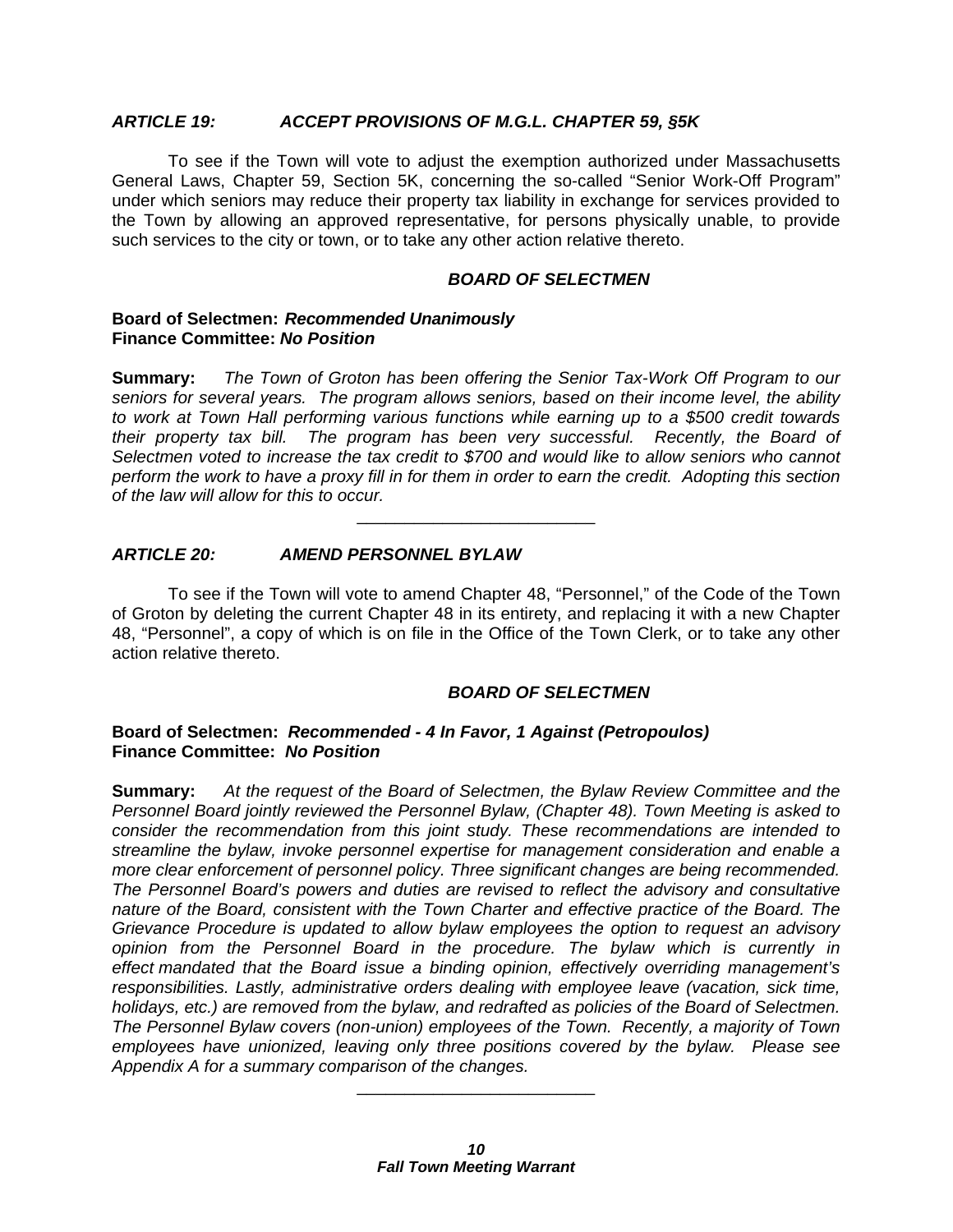## *ARTICLE 21: AMEND CHAPTER 153 OF THE CODE OF GROTON*

To see if the Town will vote to amend Chapter 153, "Historic Districts and Commission," of the Code of the Town of Groton by deleting the current Chapter 153 in its entirety, and replacing it with a new Chapter 153, "Historic Districts and Commission", a copy of which is on file in the Office of the Town Clerk, or to take any other action relative thereto.

#### *HISTORIC DISTRICTS COMMISSION*

#### **Board of Selectmen:** *Recommendation Deferred Until Town Meeting* **Finance Committee:** *No Position*

**Summary:** *The article proposes revisions to Groton By-Law Chapter 153 to address the following: (1) to reflect that Groton has multiple Historic Districts; (2) to better align our by-law and duties of the Historic Districts Commission with Massachusetts General Laws chapter 40C, which governs Historic Districts and Historic Districts Commissions; and (3) to clarify the Commissions duties and responsibilities associated with protecting the Town's Historic Districts.*

\_\_\_\_\_\_\_\_\_\_\_\_\_\_\_\_\_\_\_\_\_\_\_\_\_

# *ARTICLE 22: ACCEPT ALTERATION OF LAYOUT OF COW POND BROOK ROAD*

To see if the Town will vote to accept an alteration of the public way layout of Cow Pond Brook Road, as voted by the Board of Selectmen, a copy of which vote is on file in the office of the Town Clerk, or to take any other action relative thereto.

# *BOARD OF SELECTMEN*

#### **Board of Selectmen:** *Recommendation Deferred Until Town Meeting* **Finance Committee:** *No Position*

**Summary:** *By a conveyance to the Town in 2000, there are strips of land along Cow Pond Brook Road that belong to the Town. However, the official layout of the public way, which was adopted prior to that conveyance, did not include those strips of land within the layout. The intention of this article is to accept an alteration of the layout, which will include those strips of land within the public way.*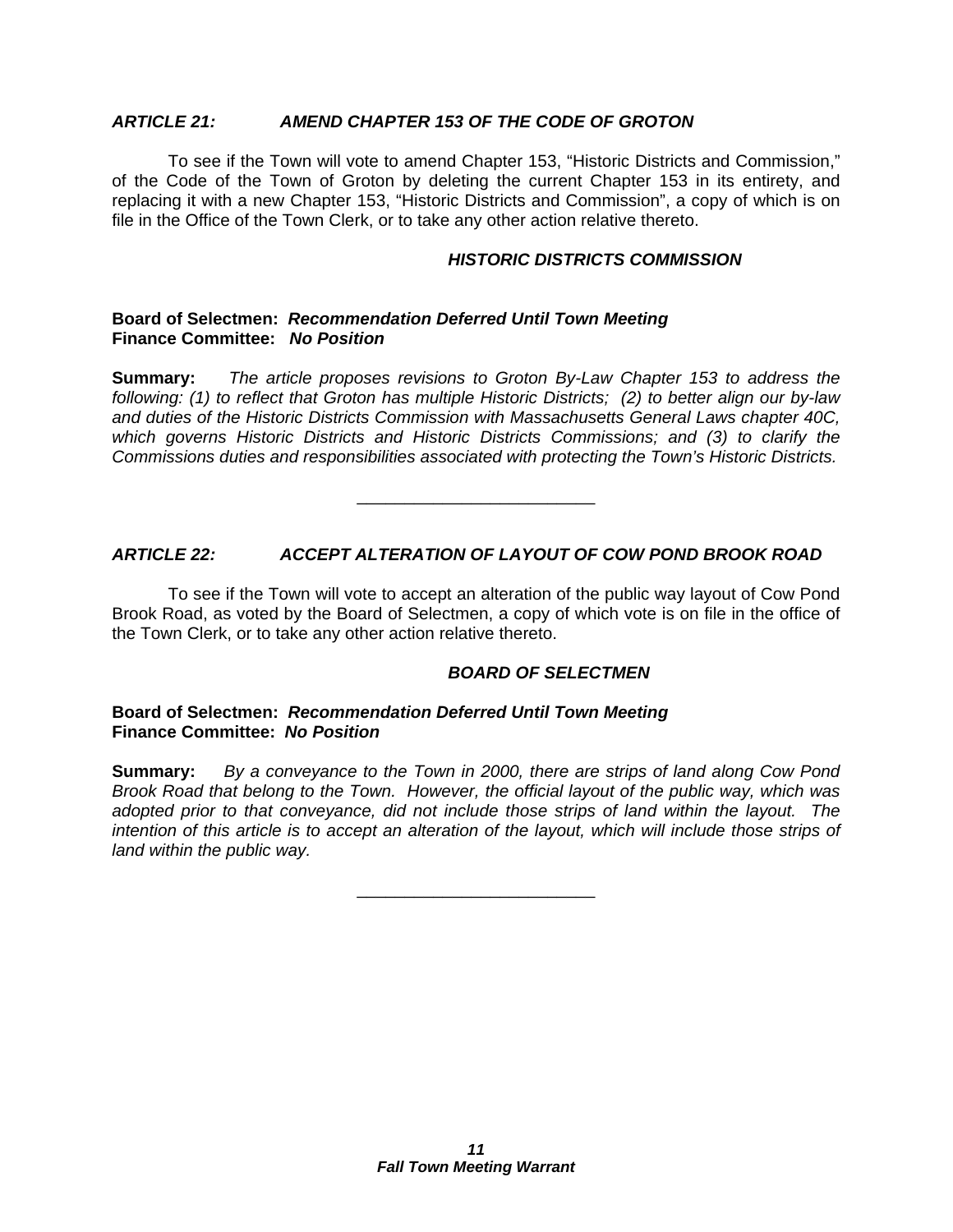## *ARTICLE 23: ACCEPT ALTERATION AND RELOCATION OF RIDGEWOOD AVENUE*

To see if the Town will vote to accept the alteration and relocation of the public way layout of Ridgewood Avenue, as voted by the Board of Selectmen, a copy of which vote is on file in the office of the Town Clerk, or to take any other action relative thereto.

## *BOARD OF SELECTMEN*

#### **Board of Selectmen:** *Recommendation Deferred Until Town Meeting* **Finance Committee:** *No Position*

**Summary:** *Following a survey, it has been determined that the on-the-ground location of Ridgewood Avenue is different from the location shown on the Ridgewood Estates subdivision plan. As a result, an existing house on Ridgewood Avenue is located partially within the public way layout. Alteration and relocation of the public way will eliminate the encroachment.*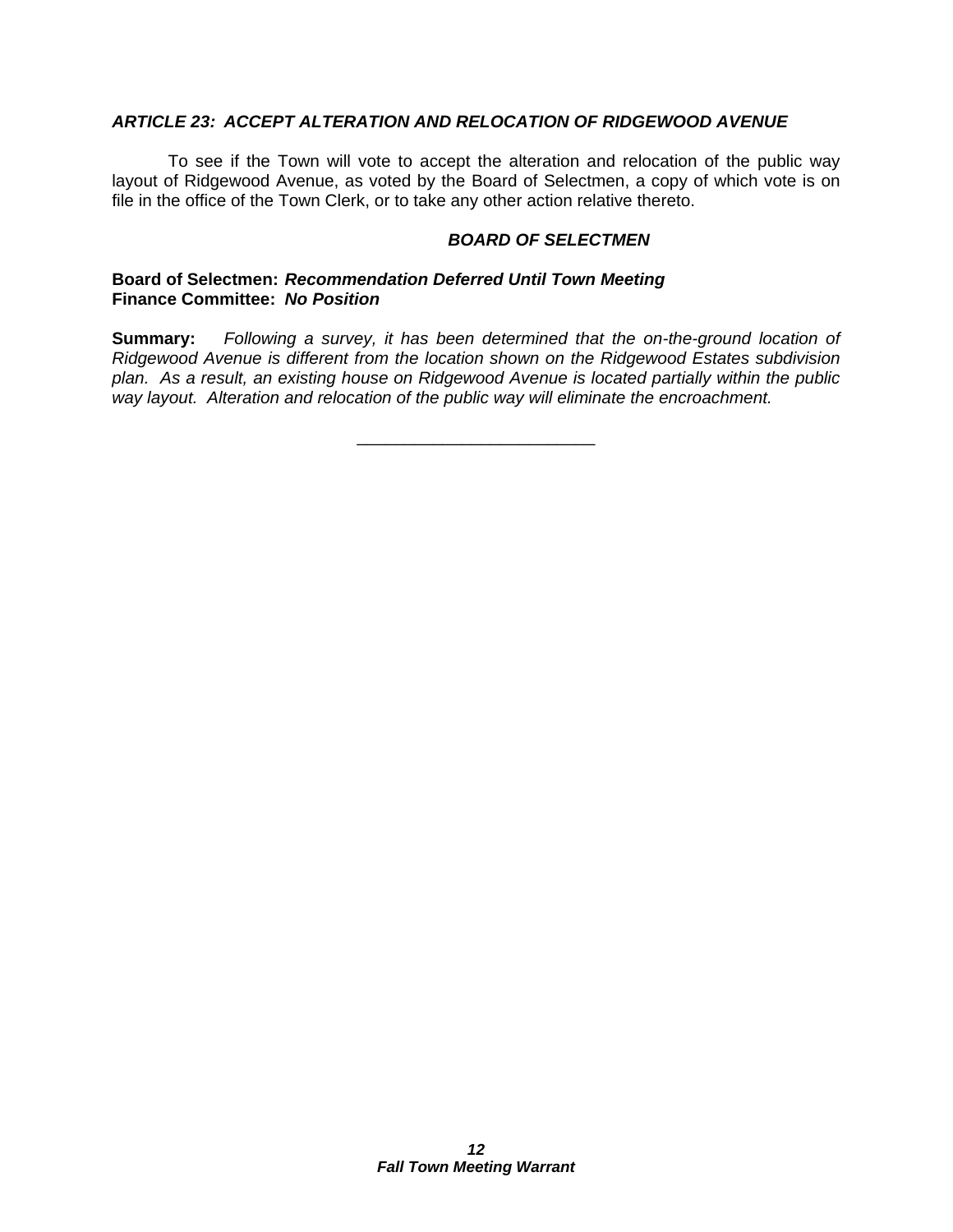Hereof fail not and make return of your doings to the Town Clerk on or before time of said meeting.

Given under our hands this  $30<sup>th</sup>$  Day of September in the year of our Lord Two Thousand Thirteen.

> *Peter S. Cunningham* Peter S. Cunningham, Chairman

 *Joshua A. Degen* Joshua A. Degen, Vice Chairman

 *Anna Eliot*  Anna Eliot, Clerk

 *Stuart M. Schulman*  Stuart M. Schulman, Member

 *John G. Petropoulos*  John G. Petropoulos, Member

OFFICERS RETURN Groton, Middlesex

Pursuant to the within Warrant, I have this day notified the Inhabitants to assemble at the time, place, and for the purpose mentioned as within directed. Personally posted by Constable.

 $\overline{\phantom{a}}$  , and the contract of the contract of the contract of the contract of the contract of the contract of the contract of the contract of the contract of the contract of the contract of the contract of the contrac **Constable Constable Date Duly Posted**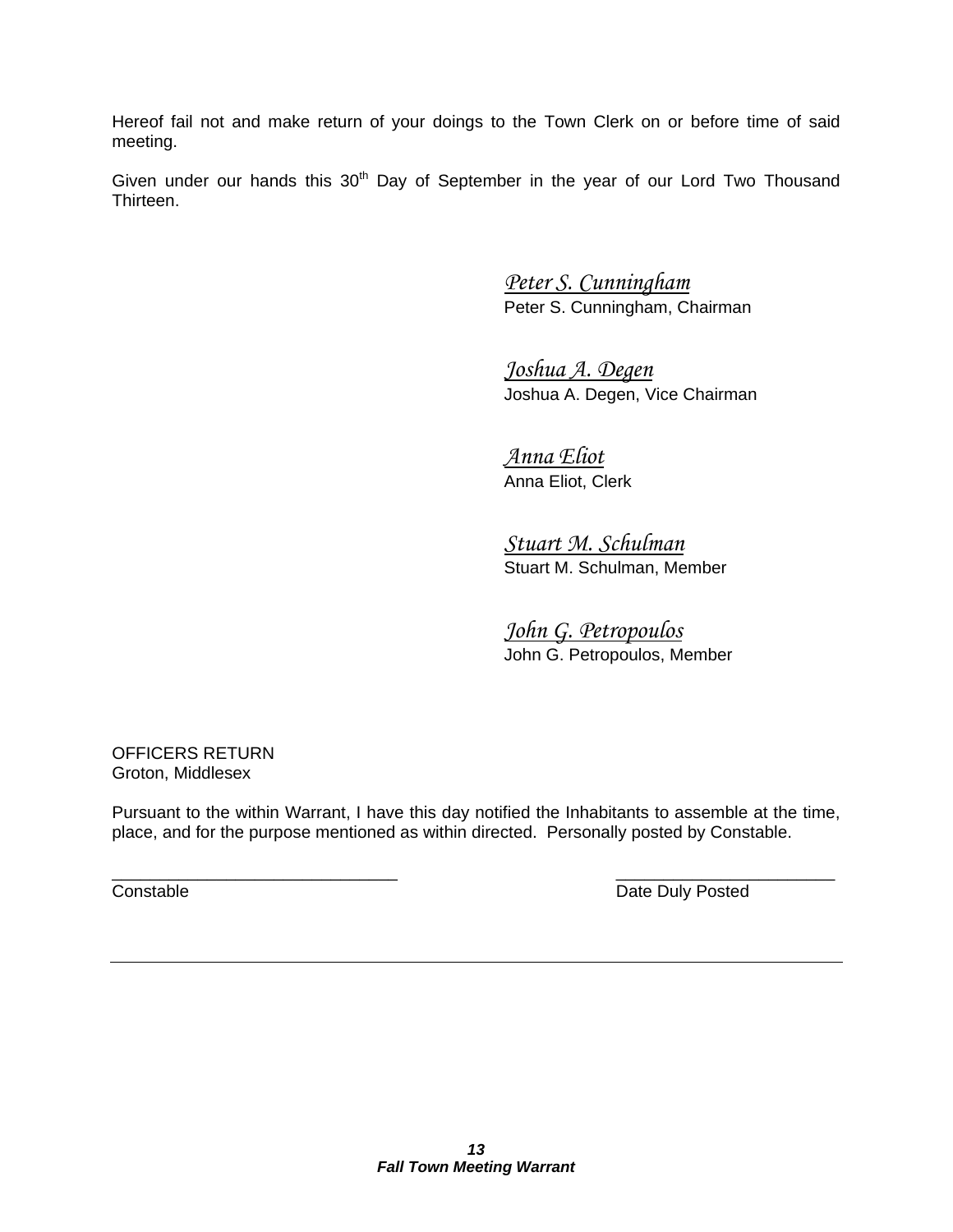# **REPORT OF THE TOWN MANAGER TO THE 2013 FALL TOWN MEETING**

The 2013 Fall Town Meeting Warrant contains several warrant articles that seek appropriations, some of which will affect the Tax Rate and some which will have no further impact on taxes. The purpose of this report is to provide the residents and taxpayers with a summary of these articles and what impact they will have on the Fiscal Year 2014 Tax Rate.

As you will recall, the 2013 Spring Town Meeting voted a budget of \$30,994,975 which was \$501,034 under the levy limit based on our best estimate of revenues at that time. Since that time, we have begun to get a better picture on our estimates. Most importantly, in July, the Commonwealth finalized its budget and provided the Town with its final State Aid Estimates. Further, the Assessors have finalized their calculation of new growth. I am pleased to say that both of these amounts have come in higher than anticipated last December when the Fiscal Year 2014 Operating Budget was first developed. The following chart provides the difference between what was originally estimated and what we are estimating at this time:

|                      | Original          | <b>Current</b>    | <b>Difference</b> |
|----------------------|-------------------|-------------------|-------------------|
| State Aid            | \$745,207         | \$818,909         | \$73,702          |
| <b>State Charges</b> | \$84,042          | \$104.471         | \$(20,429)        |
| New Growth           | \$202,200 (\$12m) | \$286,450 (\$17m) | \$84,250          |

#### **Additional Revenues \$137,523**

With this additional revenue, the approved budget is now \$638,557 under the levy limit. When we presented the Budget to the Spring Town Meeting, we stated that it was our intention to keep the excess levy capacity at \$500,000 under the levy limit. Since that time, several issues have arisen that may require the Town to expend some of its levy capacity and dip below the \$500,000 level. Article 2 of this Warrant amends the original budget in several line items. The use of this excess levy capacity to fund these budget expenditures will increase the tax rate. Another revenue source is our Surplus Revenue Account ("Free Cash"). The Department of Revenue has certified the Town's Free Cash at \$1,316,409. Some of this Free Cash will be used to fund several of the Articles contained in the Warrant. The use of "Free Cash" will not impact the tax rate.

The following is a summary of Warrant Articles requesting funding and how it will impact the anticipated FY 2014 Tax Rate:

#### *Article 1: Unpaid Bills Amount Requested: \$1,561*

The following unpaid bills will be funded through Free Cash and will not affect the Tax Rate:

| Napa Auto Parts -<br>Dawson Landscaping -<br><b>Aquarius Systems -</b><br>Nashoba Valley Medical Center | \$119<br>\$930<br>\$226<br>\$286 |
|---------------------------------------------------------------------------------------------------------|----------------------------------|
| Total                                                                                                   | \$1,561                          |
|                                                                                                         |                                  |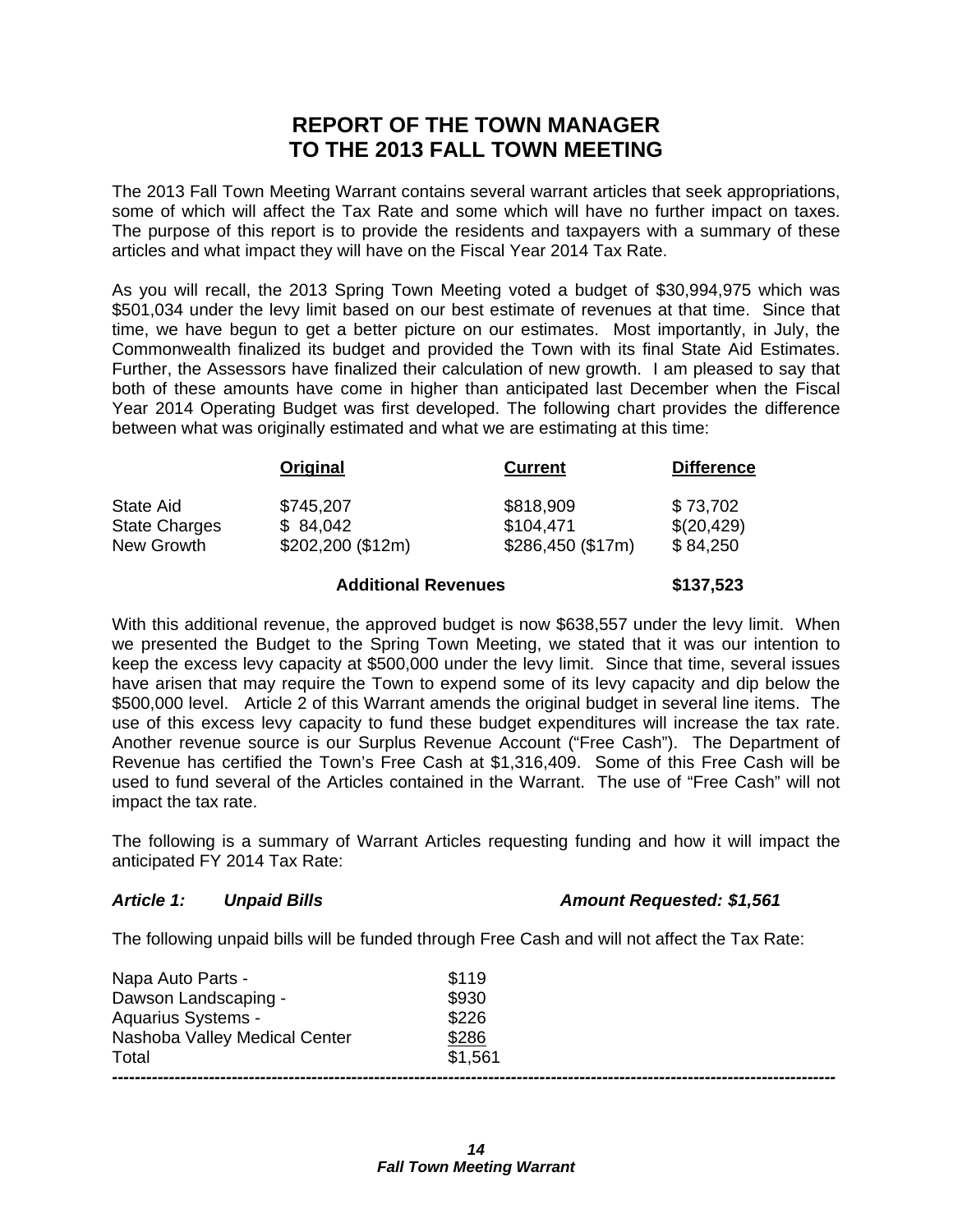#### *Article 2: Budget Amendments Amount Requested: \$198,904*

This proposed funding for this Article will come from taxation and will increase the Tax Rate (at the conclusion of the summary and explanation will be a chart showing the impact on the FY 2014 Tax Rate). The following is a breakdown of the request, followed by an explanation:

| <b>Line Item</b>                                       | Original<br><b>Appropriation</b> | <b>New</b><br><b>Appropriation</b> | <b>Difference</b>           |
|--------------------------------------------------------|----------------------------------|------------------------------------|-----------------------------|
| Town Manager Wages<br><b>Treasurer/Collector Wages</b> | \$<br>80,785<br>\$<br>95,229     | \$<br>82,060<br>\$<br>112,738      | \$<br>1,275<br>17,509<br>\$ |
| <b>IT Salaries</b>                                     | \$                               | \$                                 | 24,300                      |
|                                                        | 90,780                           | 115,080                            | \$.                         |
| <b>IT Wages</b>                                        | \$<br>57,605                     | \$<br>33,305                       | \$(24,300)                  |
| Town Clerk Wages                                       | \$                               | \$                                 | 881                         |
|                                                        | 48,304                           | 49,185                             | \$                          |
| <b>Telephone Expense</b>                               | 42,000                           | \$                                 | \$                          |
|                                                        | \$                               | 47,000                             | 5,000                       |
| <b>Police Salaries</b>                                 | \$                               | \$                                 | \$                          |
|                                                        | 270,340                          | 275,140                            | 4,800                       |
| Police Wages                                           | \$1,318,025                      | \$1,398,025                        | 80,000<br>S                 |
| <b>Fire Wages</b>                                      | 566,843                          | 625,315                            | 58,472                      |
|                                                        | \$                               | \$                                 | \$                          |
| <b>Municipal Buildings Wages</b>                       | 71,632                           | \$                                 | \$                          |
|                                                        | \$                               | 75,099                             | 3,467                       |
| <b>Council on Aging Salary</b>                         | \$                               | \$                                 | \$                          |
|                                                        | 0                                | 61,160                             | 61,160                      |
| <b>Council on Aging Wages</b>                          | \$<br>110,269                    | \$<br>49,109                       | \$ (61, 160)                |
| <b>Council on Aging Expenses</b>                       | 5,454                            | \$                                 | \$                          |
|                                                        | \$                               | 8,454                              | 3,000                       |
| Senior Van Expenses                                    | \$                               | \$                                 | \$                          |
|                                                        | 8,166                            | 11,166                             | 3,000                       |
| <b>Library Salary</b>                                  | \$                               | \$                                 | \$                          |
|                                                        | 270,645                          | 277,145                            | 6,500                       |
| <b>Water Safety Expenses</b>                           | \$                               | \$                                 | 15,000                      |
|                                                        | 950                              | 15,950                             | S                           |
| Total                                                  | \$3,037,027                      | \$3,235,931                        | \$198,904                   |

Explanation of Requests:

-------------------------------------------------------------------------------------------------------------------------------

# **Town Manager Wages - \$1,275**

Three years ago, through a consolidation of operations and the development of the Land Use Department, the position of Land Use Assistant was created. At that time, the position was classified as a Grade 5 position and had the primary responsibility of providing administrative support to all Land Use Departments. Since that time, the position has evolved and taken on more responsibility, including overseeing the Form of Intent process and the issuance of passports, supporting the Town Manager's Office in various roles and implementing the permitting software. Recently, the Land Use Director/Town Planner approached the Town Manager and asked that the position's job description be amended to incorporate the added responsibility and be re-classified pursuant to Article 31 of the Agreement between the Town of Groton and SEIU, Local 888. Based on this review, the job has been renamed Interdepartmental Administrative Assistant and re-graded to Grade 7. The cost of the reclassification (effective November 4, 2013) in FY 2014 is \$1,275.

**Board of Selectmen:** *Recommended Unanimously* **Finance Committee:** *Recommended Unanimously*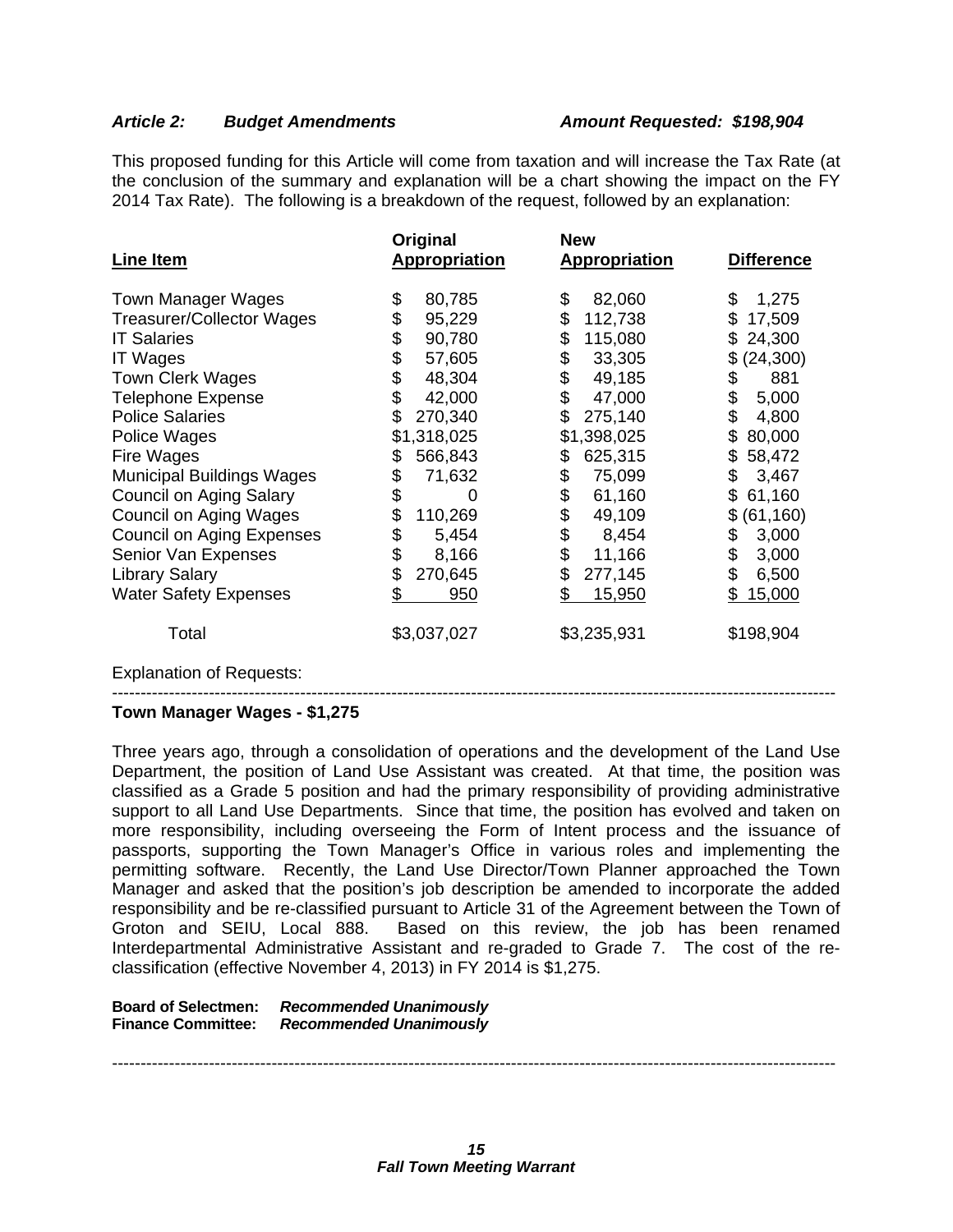#### **Treasurer/Collector Wages - \$17,509**

This request is based on the Assistant Treasurer/Collector In-Training program that was approved by the Board of Selectmen in May, 2013. The long-time Assistant Treasurer/Collector is retiring in April, 2014 and we have begun a program to train a current employee to assume the position upon the retirement of the current Assistant Treasurer/Collector. The cost of the program includes the salary of the employee serving in the training program, along with the additional salary of filling that employee's current position. The cost of this program is \$17,509.

**Board of Selectmen:** *Recommended Unanimously* **Finance Committee:** *Recommended Unanimously* 

-------------------------------------------------------------------------------------------------------------------------------

**IT Salaries - \$24,300 IT Wages - \$(24,300)** 

When the 2013 Spring Town Meeting approved the new Web Developer position, it was added to the IT Wage Account in error. When the position was proposed and approved, it was considered a salaried position and should have been added to the IT Salaries Account. This request is a simple transfer between the two accounts. There is no additional cost impact.

**Board of Selectmen:** *Recommended Unanimously* **Finance Committee:** *Recommended Unanimously*

-------------------------------------------------------------------------------------------------------------------------------

#### **Town Clerk Wages - \$881**

Currently, in the Town Clerk's Office there are two part-time Assistant Town Clerk positions. One position is budgeted for 20 hours and one position is budgeted for 19 hours. The office is open for 40 hours and both these positions perform identical functions at different times. One position receives benefits and one does not. It is a matter of fairness to these two dedicated hardworking employees. Both positions are deserving of benefits and it is time for the Town to correct this inconsistency and provide benefits to both positions. Should this be approved at Town Meeting, the Town Clerk's Office will remain open one additional hour on Friday afternoons to provide additional services to our residents. The cost of the additional hour per week from November 4, 2013 to June 30, 2014 is \$881 (estimated year impact is \$1,200). As a benefited position, the Town has a potential exposure of an estimated \$6,000 to \$16,000 should the employee choose to take health insurance.

**Board of Selectmen:** *Recommended - 3 In Favor, 2 Against (Degen, Petropoulos)* **Finance Committee:** *Recommended - 3 In Favor, 1 Against (Prager)*

-------------------------------------------------------------------------------------------------------------------------------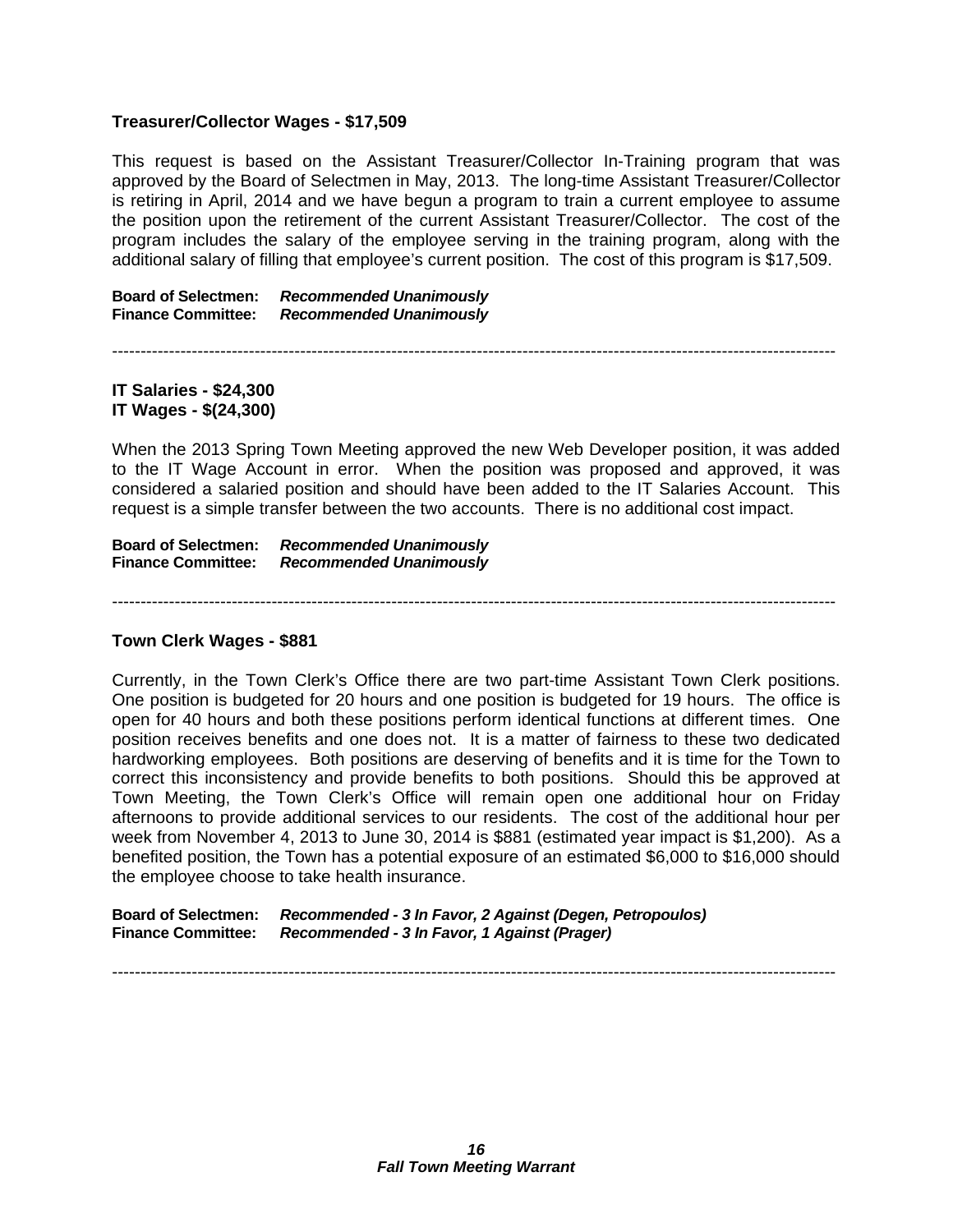#### **Telephone Expense - \$5,000**

In Fiscal Year 2012, the Town consolidated all telephone expense budgets into one account. This account pays for all telephone lines, including land lines, cell phones and air cards for the laptops in the various public safety vehicles. Last year, the Town added several new air cards and the budget was not adjusted accordingly to cover this additional expense. For the past two years, Town Meeting approved line item transfers at the end of the fiscal year to balance out the account. It appears that this budget has been averaging around \$46,000 in telephone expense. The Fiscal Year 2014 Budget contains \$42,000 for telephones. The additional \$5,000 should be sufficient to avoid a line item transfer at the end of the fiscal year.

**Board of Selectmen:** *Recommended Unanimously* **Finance Committee:** *Recommended Unanimously* -------------------------------------------------------------------------------------------------------------------------------

#### **Police Salaries - \$4,800**

In Fiscal Year 2013, the Police Lieutenant's Salary was moved from the Wage Account to the Salary Account. Unfortunately, not all of the direct expenses were moved. As the Lieutenant, he gets most of the same benefits that the patrol officers receive through their Union Agreement even though he is not a member of the Union. Two of the benefits that he receives that were not budgeted for are vacation buy back (he is allowed to buy back one week of vacation if he is maxed out in accrual) and health insurance buy back if he does not take the Town's health insurance coverage. The total cost of these two benefits is \$4,800.

**Board of Selectmen:** *Recommended Unanimously* **Finance Committee:** *Recommended Unanimously* -------------------------------------------------------------------------------------------------------------------------------

#### **Police Wages - \$80,000**

For the past two Fiscal Years, the Police Department has had to ask Town Meeting in the spring for a line item transfer or request from the Finance Committee a Reserve Fund Transfer to cover Police Wages. While the Town has been conservatively budgeting this line item, the Town Meeting should address the actual cost of funding the Police Department Wage Account. Last Spring, the Finance Committee asked that the Finance Team take a closer look at the actual cost and fund the account appropriately. During the past two fiscal years, the Department has consistently had to come back to Town Meeting and the Finance Committee for an average of \$125,000 in additional funding. Taking this into consideration, along with salary increases and the cost of having Reserve Officers cover various shifts, it appears that the budget will require an additional \$120,000 in wages in FY 2014. The Finance Committee has approved an appropriation of \$80,000 at this Town Meeting and requested that the Finance Team conduct an in depth review of police wage expenses and come back to the Finance Committee and Board of Selectmen for any additional funding necessary at the 2014 Spring Town Meeting.

**Board of Selectmen:** *Recommended Unanimously* **Finance Committee:** *Recommended Unanimously* -------------------------------------------------------------------------------------------------------------------------------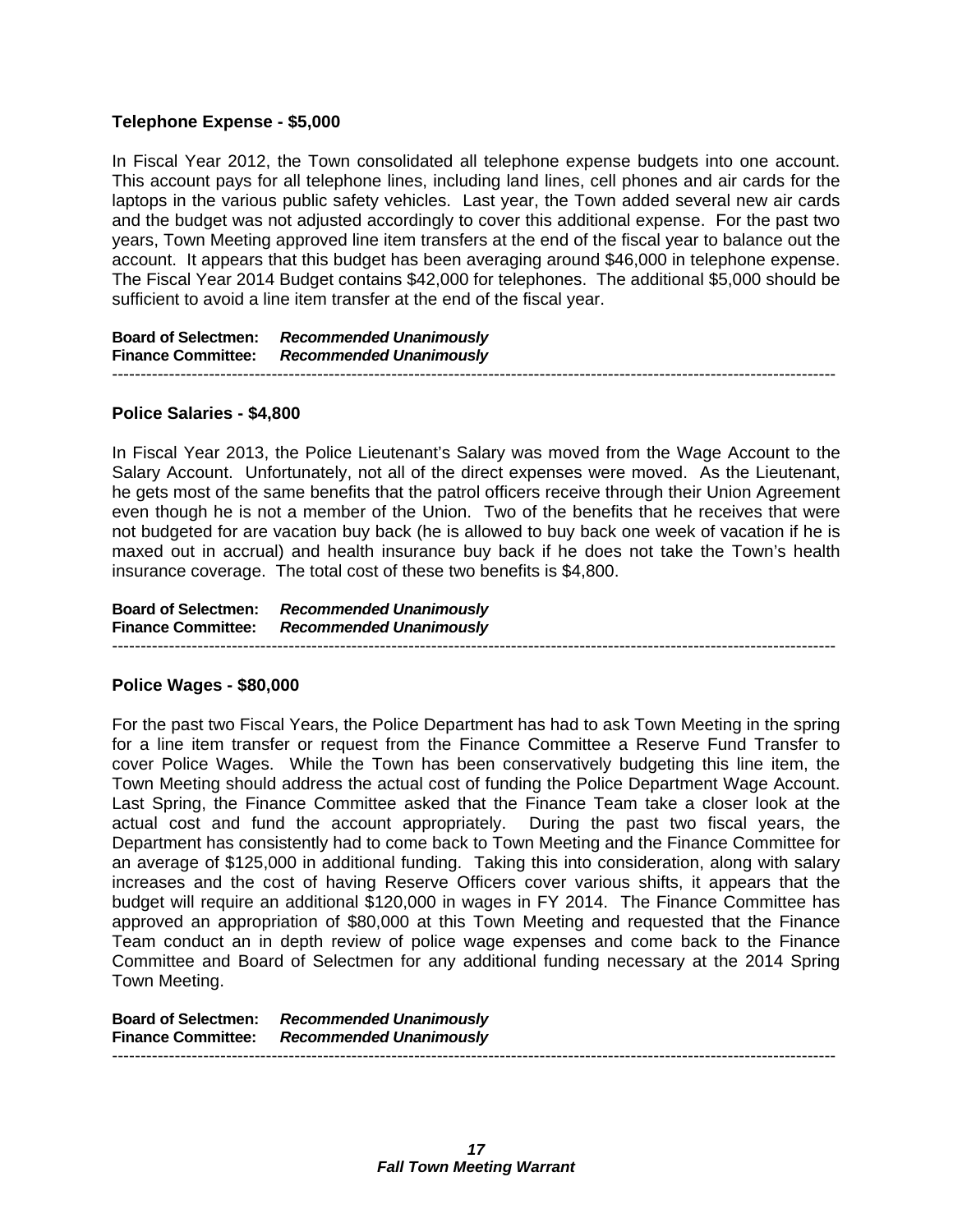#### **Fire Wages - \$58,472**

In January 2012, the Town was notified by the International Association of Firefighters (IAFF) that they would be representing the Professional Firefighters of Groton. For the past year and a half, the Town has been negotiating a new Collective Bargaining Agreement with the IAFF, Local 4879. The reason that this has been such a lengthy process is due to the difficulty of negotiating the initial contract and covering all the issues that may arise over the course of a three year agreement. The Town performed salary and benefit surveys of similar departments and tried to be as fair and equitable as possible to the Firefighters, while protecting the Town's interests. The Town and the Union have reached a tentative agreement on a three year contract that provides a seven percent (7%) wage adjustment (3% in FY 2013, 2% in FY 2014 and 2% in FY 2015) and runs from July 1, 2012 through June 30, 2015. This is consistent with all other Union Agreements. The Wage increase is retroactive to July 1, 2012. The requested appropriation of \$58,472 will cover the retro-active pay (including overtime), as well as provide enough funding in FY 2014.

**Board of Selectmen:** *Recommended Unanimously* **Finance Committee:** *Recommended Unanimously* -------------------------------------------------------------------------------------------------------------------------------

#### **Municipal Buildings Wages - \$3,467**

The new Center Fire Station is scheduled to be completed in May, 2014. Previous budget projections have contemplated the need for additional custodial coverage to perform janitorial services in the new building. Currently, there are two part-time custodians and one full time custodian. Both the part-timers work 17 hours per week. This funding will allow the Town to increase one of the part-time employees to 35 hours to cover this building, commencing on April 1, 2014. The Wage impact of this request in FY 2014 is \$3,467. In FY 2015, the estimated wage impact would be \$17,000.

**Board of Selectmen:** *Recommended Unanimously* **Finance Committee:** *Recommended Unanimously* -------------------------------------------------------------------------------------------------------------------------------

## **Council on Aging Salary - \$ 61,160 Council on Aging Wages - \$(61,160)**

The Town has always budgeted the COA Director in the Wage Account. This is a salaried position and should be budgeted in a salary account. This transfer between the Wage and Salary Account will fix this error at the Fall Town Meeting. This is a simple transfer from one account to the other and has no impact on the FY 2014 Budget.

**Board of Selectmen:** *Recommended Unanimously* **Finance Committee:** *Recommended Unanimously*

-------------------------------------------------------------------------------------------------------------------------------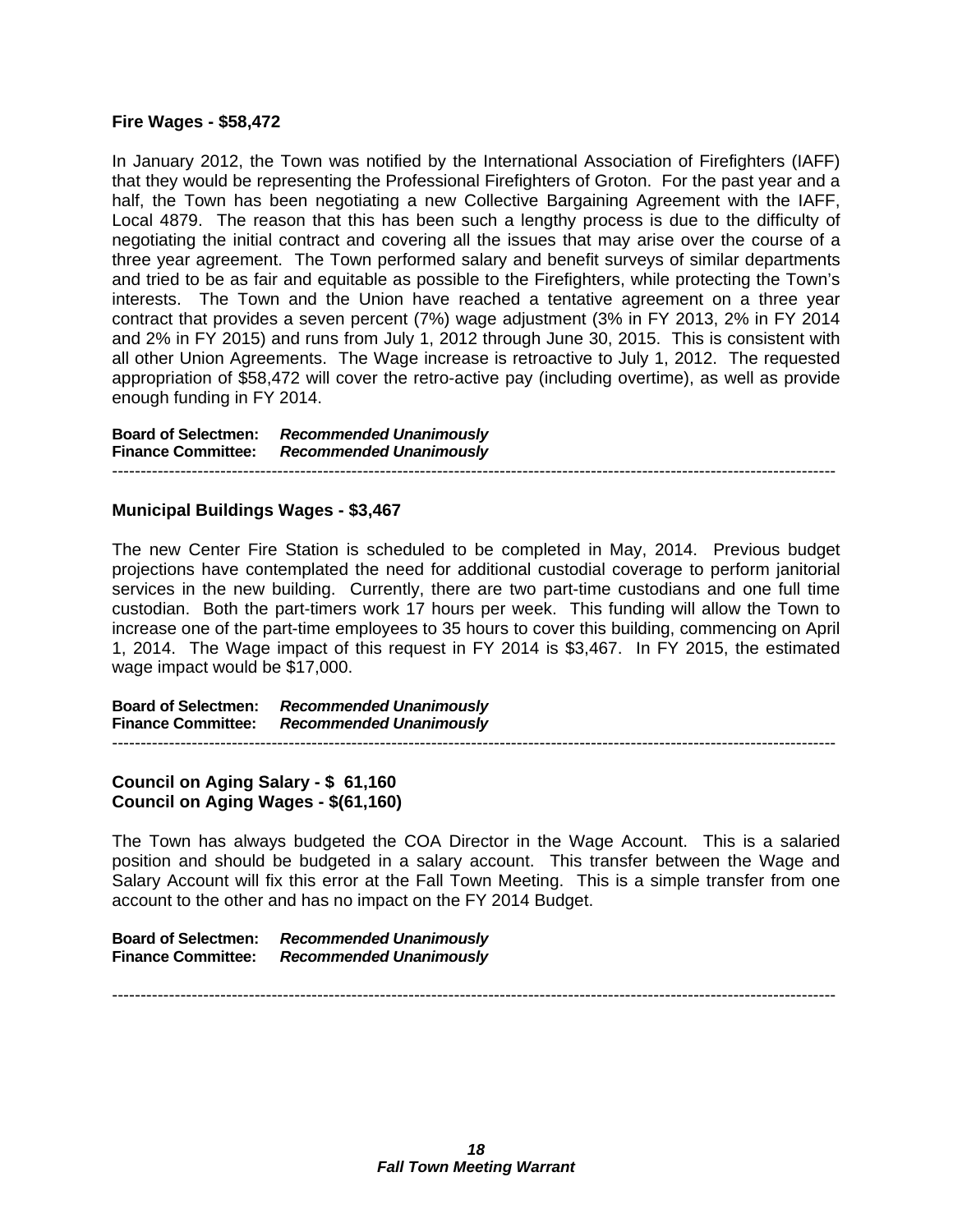#### **Council on Aging Expenses - \$3,000**

The Town has recently hired a new COA Director. The new Director began work in May and has been a wonderful addition to the Town's Staff. The Director inherited a Fiscal Year 2014 Budget that was developed by the former Director. After a top to bottom review of the budget and programming, the Director would like to provide additional programming for our Seniors. To that end, the Director is requesting a budget adjustment of \$3,000 to provide this additional programming. Revenues will be collected from participation in these programs to offset twothirds of this expense.

**Board of Selectmen:** *Recommended Unanimously* **Finance Committee:** *Recommended Unanimously* -------------------------------------------------------------------------------------------------------------------------------

#### **Senior Van Expenses - \$3,000**

The Fiscal Year 2014 budget doubles the amount of hours the Senior Van is available. While we increased the hours, we never increased the expense budget to cover gasoline and maintenance. After reviewing the budget and use, we believe these added hours will cost approximately \$3,000 in gas and maintenance expense. This appropriation is needed to cover the total FY 2014 operational expense and is reimbursed to the Town by the Commonwealth.

**Board of Selectmen:** *Recommended Unanimously* **Finance Committee:** *Recommended Unanimously* -------------------------------------------------------------------------------------------------------------------------------

#### **Library Salary - \$6,500**

The Library has four departmental librarians in addition to the Library Director. Three of the four work forty (40) hours per week, while the fourth (Young Adult Librarian) works 19. Three of the Librarians are classified as Grade 8 positions, while the Young Adult Librarian is classified as a Grade 7. The Library Director approached the Town and requested that this inequity in grading as well as benefits be reviewed. The Town reviewed the job description and determined that this position should be classified as Grade 8 since it had all the same duties, responsibilities and educational requirements of the other Librarians. In addition, similar to the issue we have in the Town Clerk's Office, three of the positions receive benefits, while one does not. The Library Trustees are looking to expand the programming offered by the Young Adult Librarian and are seeking an additional hour per week for this position. The cost of adjusting the current YA Librarian's pay rate to the appropriate level within Grade 8 and the cost of increasing the position to 20 hours effective November 4, 2013 would be \$3,500. Additionally, when the Board of Library Trustees hired the new Library Director last year, they provided the Director with a one (1) year agreement. The Trustees are negotiating a 3.5 year agreement with the Director that will align her salary with the Town's fiscal cycle for future budgets. This one-time request is to provide a salary increase at one year, rather than 18 months. The total amount requested for both these issues is \$6,500.

**Board of Selectmen:** *Recommended - 3 In Favor, 2 Against (Degen, Petropoulos)* **Finance Committee:** *Recommended Unanimously* -------------------------------------------------------------------------------------------------------------------------------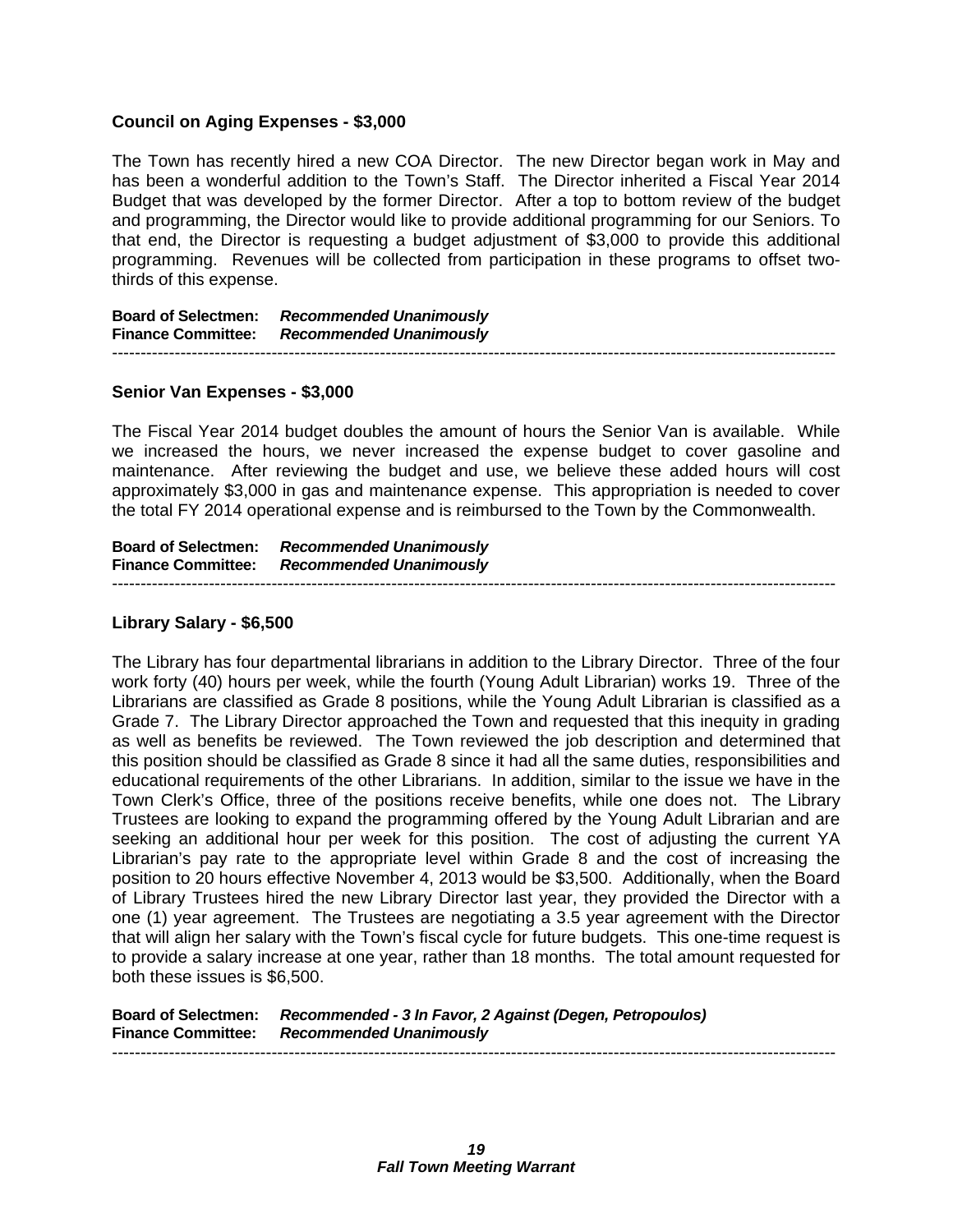#### **Water Safety Expenses - \$15,000**

The Board of Selectmen has made the re-opening of Sargisson Beach a top priority of in FY 2014. A committee has been formed to develop a plan to open the beach after Memorial Day, 2014. A review of the expense of operating the beach (life guards, ranger, etc.) when it was last opened in 2009 was conducted. It appears the annual expense in 2014 would be approximately \$55,000. The Town would need to provide funding for the month of June, 2014. This article requests \$15,000 to cover this expense in FY 2014.

**Board of Selectmen:** *Recommended Unanimously* **Finance Committee:** *Recommended Unanimously* -------------------------------------------------------------------------------------------------------------------------------

This article requests that the \$198,904 requested come out of our excess levy capacity since almost all of these requests (with the exception of the Treasurer/Collector Wage Expense) will be recurring expenses in FY 2015. The impact on the FY 2014 Tax Rate is as follows:

| <b>Original Budget -</b>               | \$30,994,975                           |
|----------------------------------------|----------------------------------------|
| <b>Original Levy Limit -</b>           | \$24,721,030                           |
| Amount Under the Levy Limit -          | \$501,034                              |
| <b>Original Proposed Tax Rate -</b>    | \$17.23                                |
| Average Tax Bill -                     | \$6,892 or \$152 increase over FY 2013 |
| New Proposed Budget -                  | \$31,231,448                           |
| New Levy Limit (Additional New Growth) | \$24,805,711                           |
| Amount Under the Levy Limit -          | \$439,653                              |
| New Proposed Tax Rate -                | \$17.36                                |
| Average Tax Bill -                     | \$6,944 or \$204 increase over FY 2013 |

#### *Article 3 – Capital Stabilization Fund Amount Requested: \$300,000*

The Fund has a balance of \$143,000. The financial management goal is to achieve and maintain a balance in the Capital Stabilization Fund equal to 1.5% of the total annual budget. To meet this level, the Town will need to add \$300,000 to the fund. This funding will come from Free Cash and not affect the Tax Rate.

**-------------------------------------------------------------------------------------------------------------------------------**

-------------------------------------------------------------------------------------------------------------------------------

# Article 4 – Stabilization Fund **Amount Requested: \$380,000**

The balance in this fund is \$1.13 million. The financial management goal is to achieve and maintain a balance in the Stabilization Fund equal to 5% of the total annual budget. To meet this level, the Town will need to add \$380,000 to the fund. This funding will come from Free Cash and not affect the Tax Rate.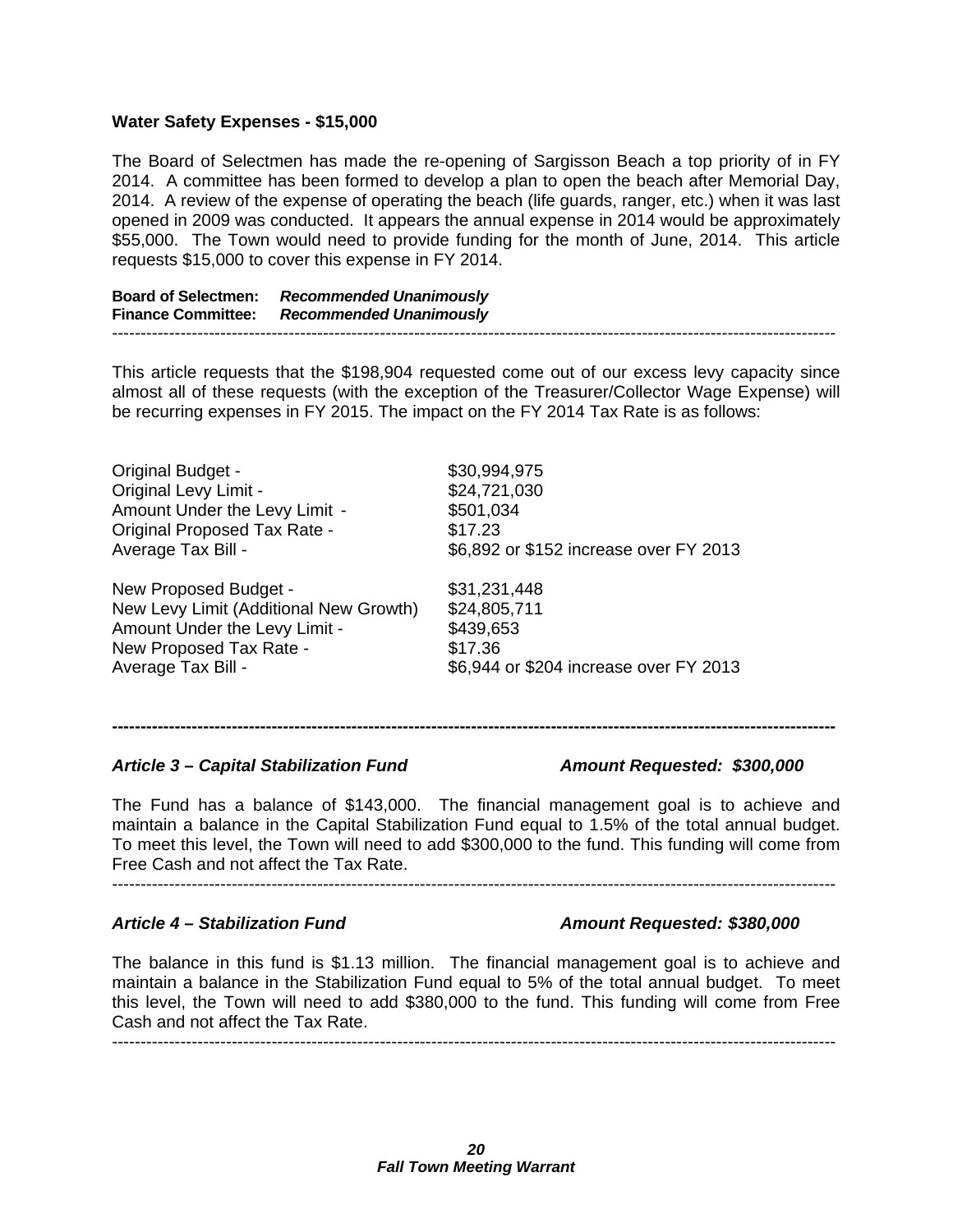#### Article 5 – Offset the Tax Rate Amount Requested: \$100,000

The Board of Selectmen is recommending that Town Meeting transfer \$100,000 from Free Cash to offset the tax rate in FY 2014. This will reduce the average tax bill (home valued at \$400,000) by \$28.00.

| 100,000,00,000.000                                                                                                                      |                                   |  |
|-----------------------------------------------------------------------------------------------------------------------------------------|-----------------------------------|--|
| Article 6 - Police Cruiser Purchase                                                                                                     | <b>Amount Requested: \$58,000</b> |  |
| Please see the summary with the Article on page 3 of the Warrant. This funding will come from<br>Free Cash and not affect the Tax Rate. |                                   |  |
| Article 7 – Improvements to Town Properties                                                                                             | <b>Amount Requested: \$50,000</b> |  |
| Please see the summary with the Article on page 4 of the Warrant. This funding will come from<br>Free Cash and not affect the Tax Rate. |                                   |  |
| <b>Article 9 – Lost Lake Fire Protection</b>                                                                                            | Amount Requested: \$37,000        |  |
| Please see the summary with the Article on page 5 of the Warrant. This funding will come from<br>Free Cash and not affect the Tax Rate. |                                   |  |
| Article 10 – Lost Lake Fire Protection                                                                                                  | Amount Requested: \$33,850        |  |
| Please see the summary with the Article on page 5 of the Warrant. This funding will come from<br>Free Cash and not affect the Tax Rate. |                                   |  |
| Article 11 - Lost Lake Fire Protection                                                                                                  | <b>Amount Requested: \$32,550</b> |  |
| Please see the summary with the Article on page 6 of the Warrant. This funding will come from<br>Free Cash and not affect the Tax Rate. |                                   |  |
| Article 15 - Squannacook Hall Septic System                                                                                             | Amount Requested: \$30,000        |  |

Please see the summary with the Article on page 7 of the Warrant. This funding will come from Free Cash and not affect the Tax Rate.

-------------------------------------------------------------------------------------------------------------------------------

With the exception of Article 2 (\$198,904), all of the funding for the remaining money articles (\$1,022,961) will be appropriated from Surplus Revenue ("Free Cash") and not impact the Fiscal Year 2014 Tax Rate. Should each of these articles pass, the Town will have a balance of \$293,448 in Free Cash.

Respectfully submitted,

*Mark W. Haddad* 

Mark W. Haddad Town Manager